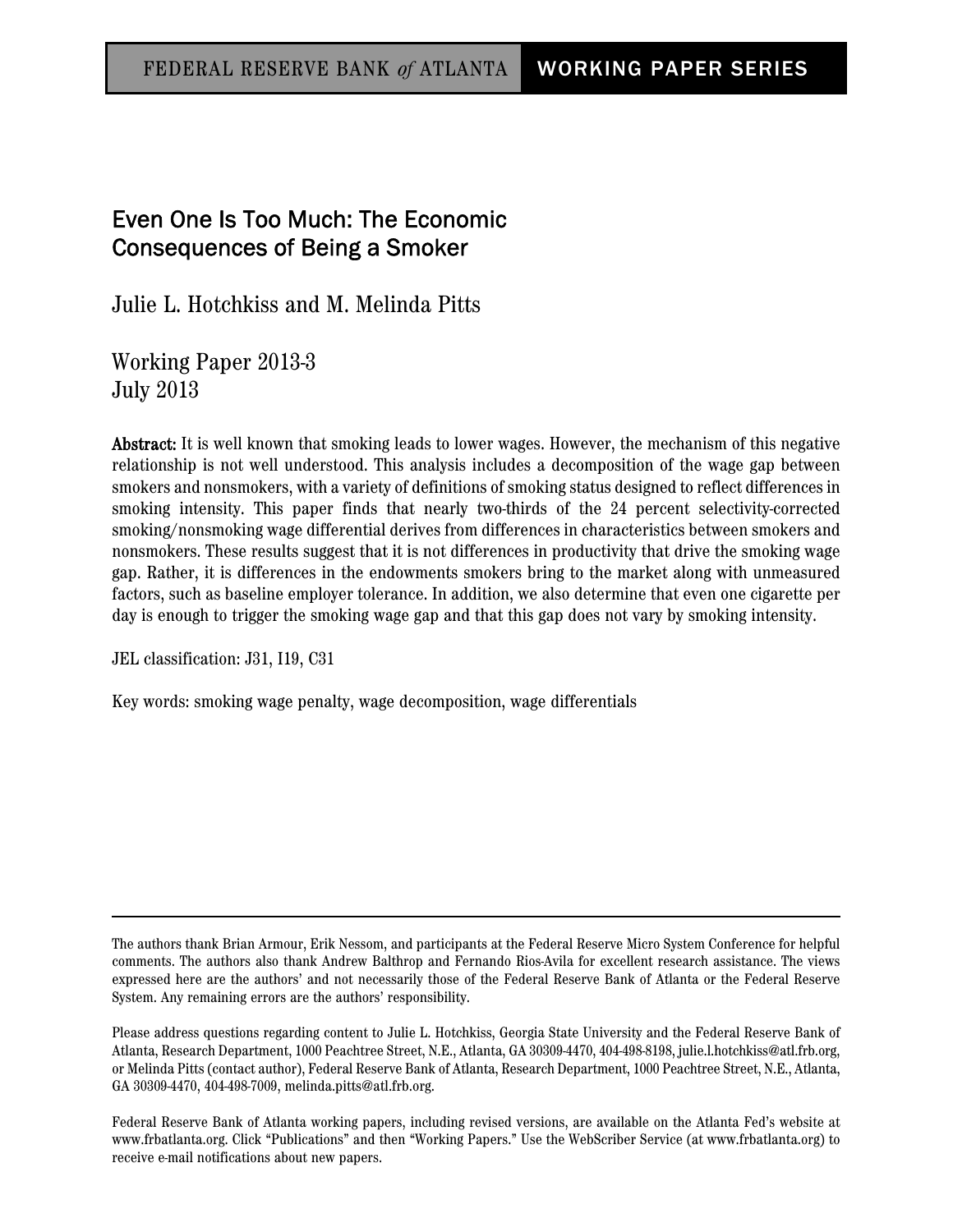#### **Even One is Too Much: The Economic Consequences of Being a Smoker**

#### **I. Introduction and Background**

The health consequences of smoking have been well documented (Chaloupka and Warner 2000). Cigarette smoking has been shown to decrease life expectancy and increase health care utilization and expenditures. The CDC estimates that health care expenditures attributable to smoking were over \$95 billion per year in the period 2000- 2004 (Adkihari et al. 2008). However, there are other costs associated with cigarette smoking besides poor health and smoking-attributable health care expenditures. This research explores the labor market costs associated with cigarette smoking, specifically the impact of cigarette smoking on wages.

There are several different mechanisms through which smoking could impact earnings. For example, it is reasonable to expect that any action that lowers a person's stock of health would have negative implications for wages, either through absenteeism (Weng et al. 2013) or lower productivity (Kristein 1983). In addition, there could also be a negative stigma associated with cigarette smoking independent of health status. Cigarette smoking could be viewed as negative in the work place due to the time cost associated with smoking breaks or simply because the employer does not tolerate cigarettes. Furthermore, individuals who smoke may have a higher rate of time preference and thus are less willing to invest in human capital (van Ours 2004).

Studies examining the relationship between smoking and wages have consistently found evidence of a negative relationship (for examples, see Levine et al 1997, Auld 1998, Lee 1999, Grafova and Stafford 2005, Braakman 2008, and Anger and Kvasnika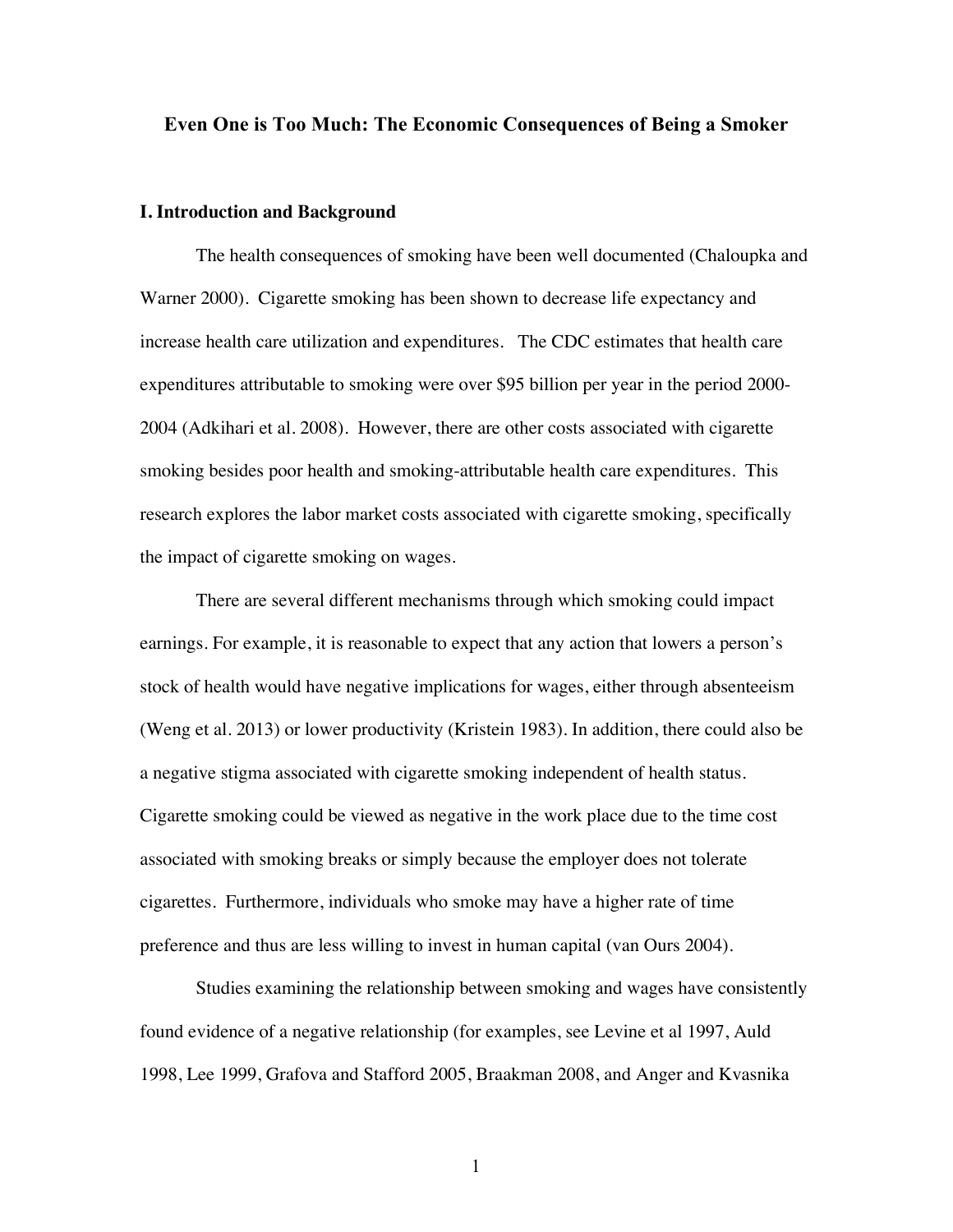2010). However, when the estimation is performed separately for men and women, it appears that the wage penalty is driven by the negative effect on men's wages as no wage penalty was found for female smokers, at least in The Netherlands (van Ours 2004).

While it is generally accepted that smokers earn lower wages, the mechanism behind this wage differential is less clear. Levine et al. (1997) suggests that the lower wages for smokers is due to such issues as employer discrimination, increased costs of employing smokers, or lower productivity by smokers. In this paper, a decomposition of the wage differential between smokers and nonsmokers, across a range of criteria for smoking status, is used to gain a further understanding into the share of the wage differential that is attributed to selection into smoking, differences in endowments, and differences in the return to those endowments. A secondary goal of this research is to examine the impact of the choice of the smoking status criteria, including how to capture smoking intensity (i.e., number of cigarettes consumed as well as daily versus nondaily smoking status), as well as how to treat former smokers. Understanding the impact of smoking at different levels of intensity will aid in the interpretation of the results. For example, if the decomposition results indicate that the return to endowments decline with smoking intensity, this is suggestive of a productivity effect due to, perhaps, health issues associated with smoking or smoking breaks. If the decomposition results do not vary with smoking intensity, this is more suggestive of employer discrimination.

This analysis makes use of the Tobacco Use Supplement to the Current Population Survey over the period of 1992 to 2011. The results suggest that smoking intensity matters little in the measurement of the wage differential--just one cigarette is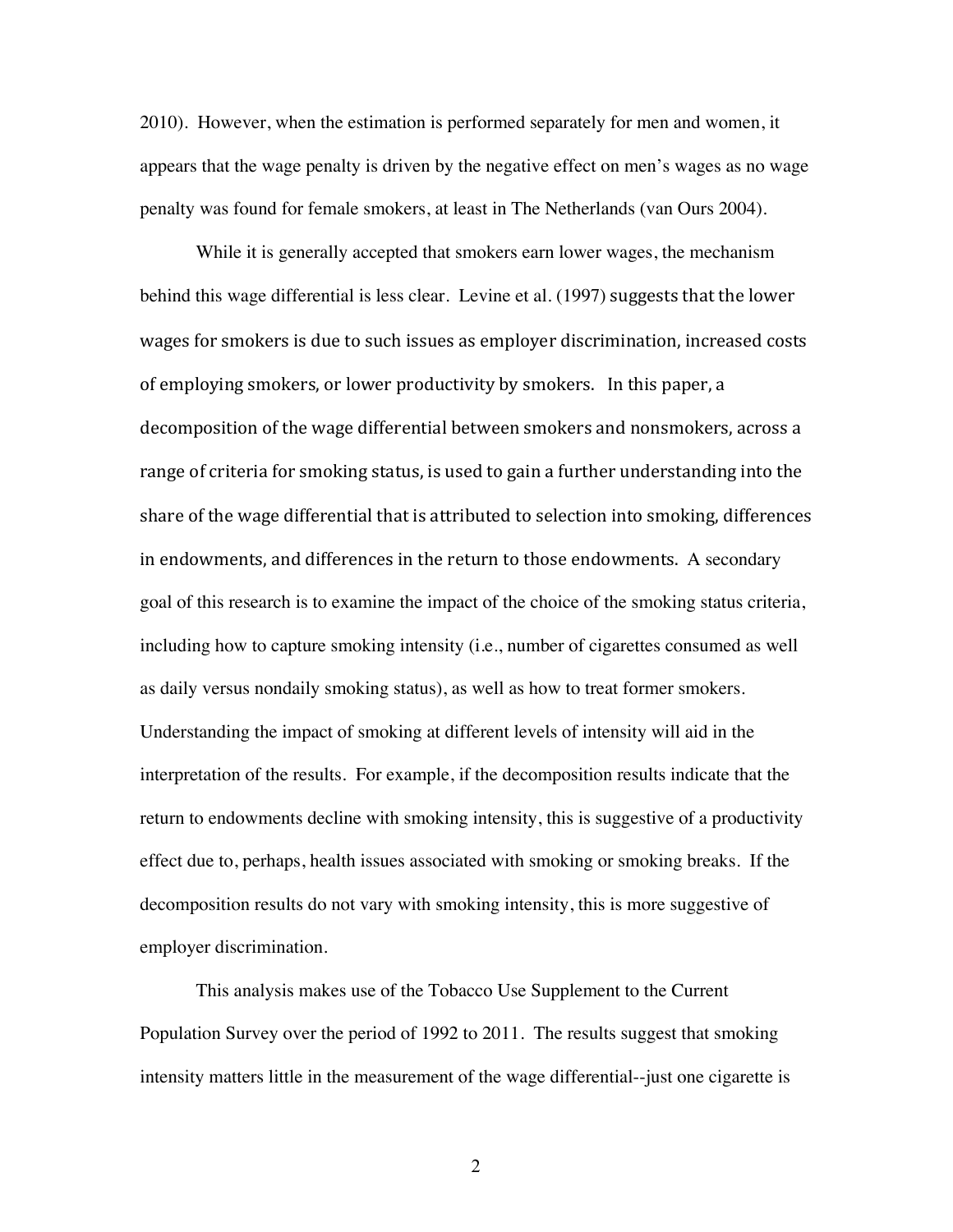enough for the wage penalty to kick in. In other words, it is simply the fact that an individual smokes, not the level of cigarette consumption that matters for the determination of the smoking wage penalty. Furthermore, the mechanism behind the wage differential does not change with smoking intensity.

#### **II. Empirical Model**

An individual is characterized as having his/her wage determined in one of two sectors, the "smoking" sector  $(S)$  or the "nonsmoking" sector  $(NS)$ . Because smoking behavior is generally observable in the workplace, employers can likely differentiate smokers from nonsmokers, and penalize (or not) "smokers" with lower wages. A worker's decision to be a smoker, or not, however, is not exogenous. If there are unobserved individual characteristics related to both the wage structure and smoking behavior, estimation of the wage penalty would be biased. If, for example, people with higher skills choose to smoke, naive estimation of the wage penalty would be biased downward, because it wouldn't be taking into account that smokers are also high skill workers.

In the spirit of a Heckman selection model (see Heckman 1979 and Greene 1981), because workers make a conscious decision based on the pros and cons of smoking, the system that characterizes the wage determination in the labor market can be represented as a three-equation system:

(1)  $W_{ns,i} = \beta'_{ns} X_i + \varepsilon_{ns,i}$  if  $C^* \le 0$ ;

(2) 
$$
W_{s,i} = \beta'_s X_i + \varepsilon_{s,i}
$$
 if  $C^* > 0$ ; and

$$
(3) \qquad C_i^* = \delta' X_i + \gamma' Z_i + u_i \, .
$$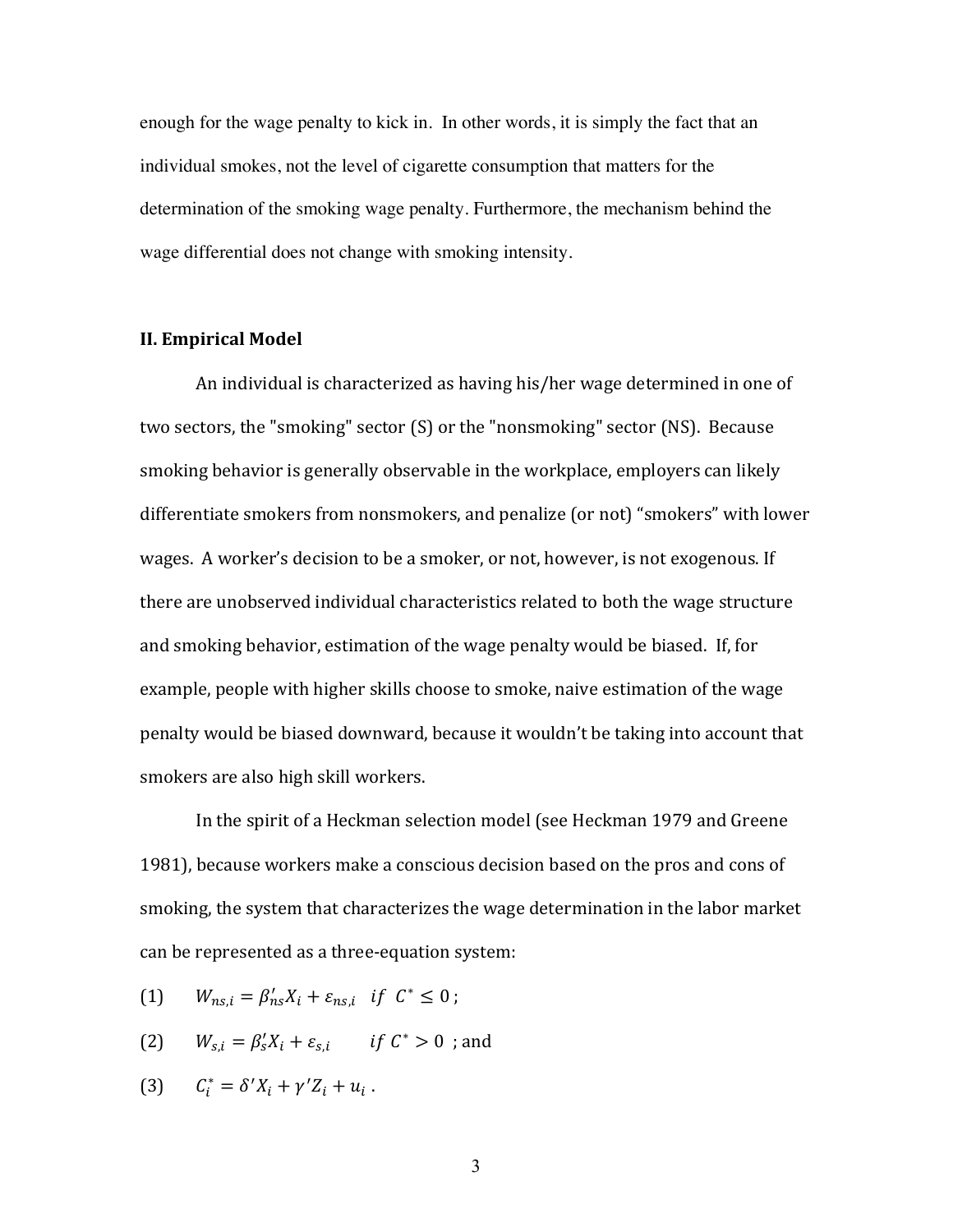$W_{i,i}$  (*j*=*ns,s*) is the log of hourly wages, *X* are individual characteristics that are expected to influence both wages and a person's smoking decision and  $\beta_i$  are the returns to measured workers characteristics (*j*=*ns* for nonsmokers and *j*=*s* for smokers). Although the market is able to differentiate smokers from non-smokers, employers cannot observe the latent propensity  $C^*$  that workers have to smoke. A person's propensity to smoke is determined by the same characteristics that determine that person's wage,  $X$ , as well as some characteristics,  $Z$ , that affect the decision to smoke but do not determine wages.  $\varepsilon_{i,i}$  (*j*=*ns*,*s*) and  $u_i$  are random error terms that are assumed to be distributed as a tri-variate normal. Estimation is performed in multiple stages.

#### A. Selection into Smoking and Nonsmoking

Since a person's smoking propensity,  $C_i^*$ , is unobserved, equation (3) cannot be directly estimated. Instead, under the assumption of normality the decision of smoking can be estimated via maximum likelihood probit, where a worker is considered a smoker if the latent variable  $C_i^* > 0$ , and a nonsmoker if  $C_i^* \leq 0$ :

(4) 
$$
\Pr(\text{Smoker} = 1 | X_i, Z_i) = \Phi(\Omega' K_i), \ \Omega = [\delta, \gamma], \ K = [X_i, Z_i].
$$

Using the estimated parameter coefficients, inverse mill's ratios are constructed for each observation:

$$
\hat{\lambda}_{s,i} = \frac{\phi(\hat{\Omega}' \kappa_i)}{\phi(\hat{\Omega}' \kappa_i)} \text{ and } \hat{\lambda}_{n s,i} = \frac{\phi(\hat{\Omega}' \kappa_i)}{1 - \phi(\hat{\Omega}' \kappa_i)} ,
$$

where  $\phi(\cdot)$  and  $\Phi(\cdot)$  are the standard normal density and cumulative distribution functions, respectively.

The inverse mill's ratios are then included as additional regressors in the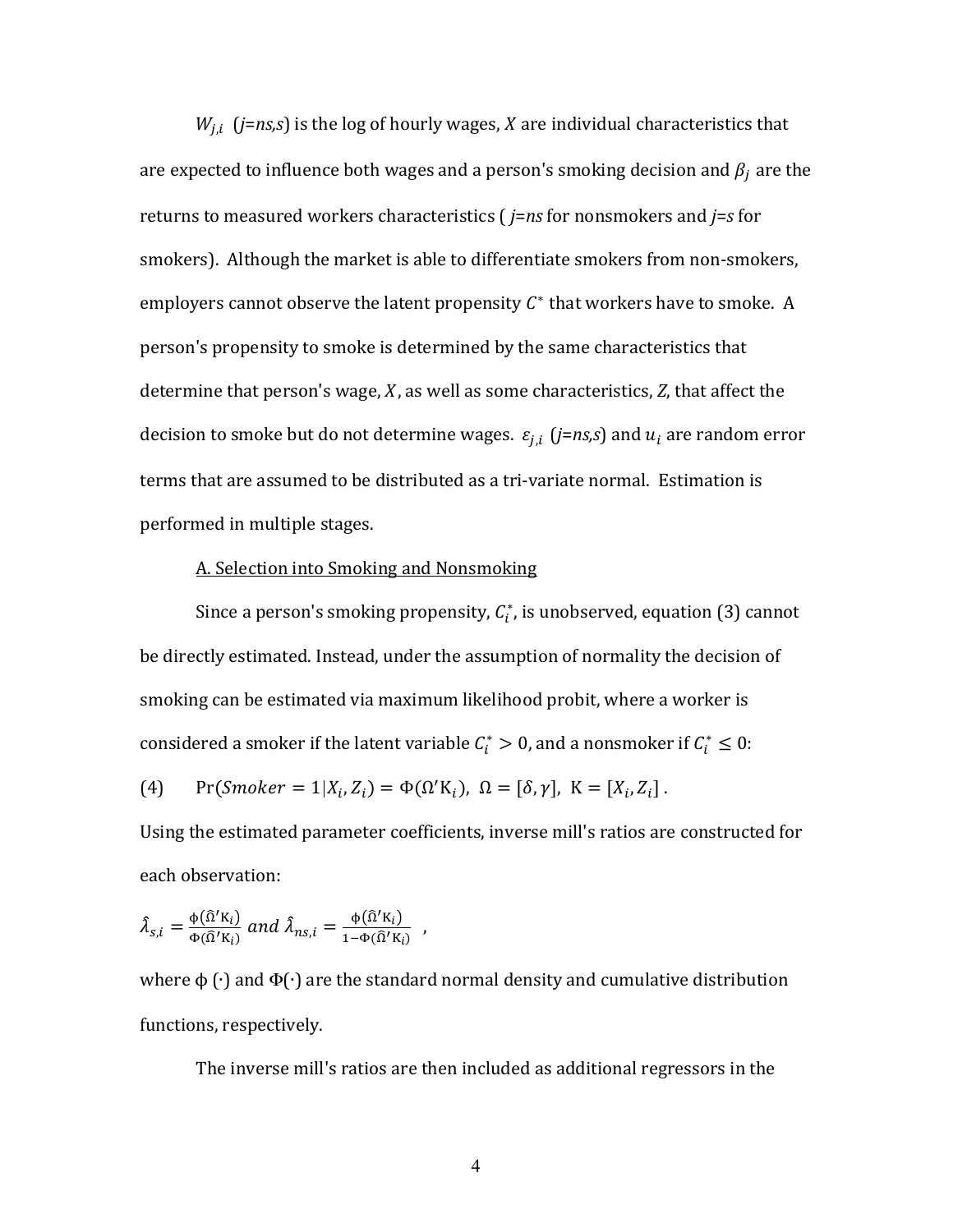wage equations such that:

(1') 
$$
E(W_{ns,i}|X_i, Smoker = 0) = \beta'_{ns}X_i + \theta_{ns}\hat{\lambda}_{ns,i} + \varepsilon_{ns,i}
$$
 for nonsmokes  
(2')  $E(W_{s,i}|X_i, Smoker = 1) = \beta'_{s}X_i + \theta_{s}\hat{\lambda}_{s,i} + \varepsilon_{s,i}$  for smokers

Estimation of this specification of the wage equations produces unbiased estimates of the  $\beta$ s, since, basically, self-selection into smoking has been removed from the error term.

#### B. Decomposition of the Smoking Wage Differential

The observed wage differential between smokers and nonsmokers can be expressed as:

(5) 
$$
\overline{W}_{ns} - \overline{W}_{s} = \hat{\beta}'_{ns}\overline{X}_{ns} + \hat{\theta}_{ns}\overline{\hat{\lambda}}_{ns} - \left[\hat{\beta}'_{s}\overline{X}_{s} + \hat{\theta}_{s}\overline{\hat{\lambda}}_{s}\right]
$$

$$
= \overline{X}_{s}(\hat{\beta}_{ns} - \hat{\beta}_{s}) + \hat{\beta}_{ns}(\overline{X}_{ns} - \overline{X}_{s}) + \left[\hat{\theta}_{ns}\overline{\lambda}_{ns} - \hat{\theta}_{s}\overline{\lambda}_{s}\right].
$$

The first term on the right hand side of the equation is referred to as the coefficient effect and tells us how the different evaluation of a smoker's and nonsmokers characteristics contribute to the observed wage differential; the second term is the endowment effect and tells us how the differences in smoker and nonsmoker characteristics contribute to the observed wage differential; and the third term tells us how differences in selection into smoking and nonsmoking influence the differential wages we observe. The selectivity-corrected wage differential, then is given by:

\n- (6) 
$$
[\overline{W}_{ns} - \overline{W}_s] - [\hat{\theta}_{ns}\overline{\lambda}_{ns} - \hat{\theta}_s\overline{\lambda}_s] = \overline{X}_s(\hat{\beta}_{ns} - \hat{\beta}_s) + \hat{\beta}_{ns}(\overline{X}_{ns} - \overline{X}_s)
$$
.
\n- *C. Impact of Smoking Intensity on the Selectivity-corrected wage Differential* "Do you smoke eigenettes?" is a fairly easy question. The answer is either
\n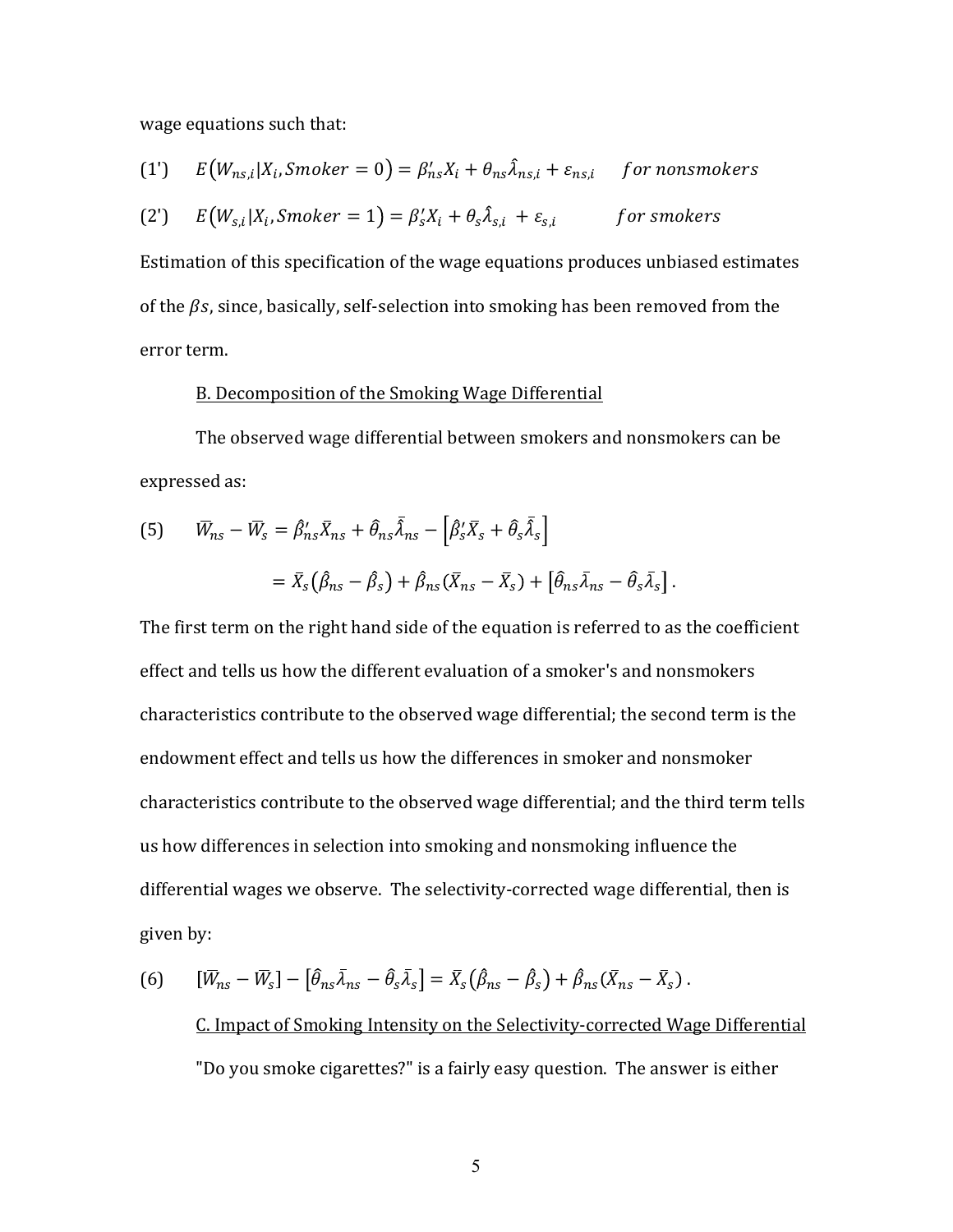"yes," or "no." However, from the perspective of the labor market, workers may be penalized more severely the more intensive their smoking habit. For example, smoking an occasional cigarette on the weekend could have very different implications for a person's health and/or productivity than, say, someone smoking a pack of cigarettes per day. The pack-a-day smoker may take time away from productive activities to feed his/her habit, thus lowering productivity, as well as exhibit a more visible smoking behavior, both of which may reduce the wage an employer is willing to pay.

To determine whether the intensity of smoking impacts the measured selectivity-corrected wage differential, the complete estimation process is repeated multiple times, changing the definition of a smoker based on the number of cigarettes a person smokes per month with the basis of comparison remaining current nonsmokers. A full decomposition of the results is also presented to determine whether endowment or coefficient differences play a different role at different levels of smoking intensity.

# **III. Data and Sample Considerations**

The data used in the analyses comes from the Tobacco Use Supplement to the Current Population Survey (TUS-CPS). The TUS-CPS is sponsored by the National Cancer Institute and was administered in 1992-1993, 1995-1996, 1998-1999, 2000, 2001- 2002, 2003, 2006-2007, and 2010-2011.<sup>1</sup> The goal of the TUS-CPS is to monitor tobacco use and to support both tobacco-related research and evaluation of tobacco control

 $1$  The Centers for Disease Control and Protection was a cosponsor in 2001-2002 through 2006-2007.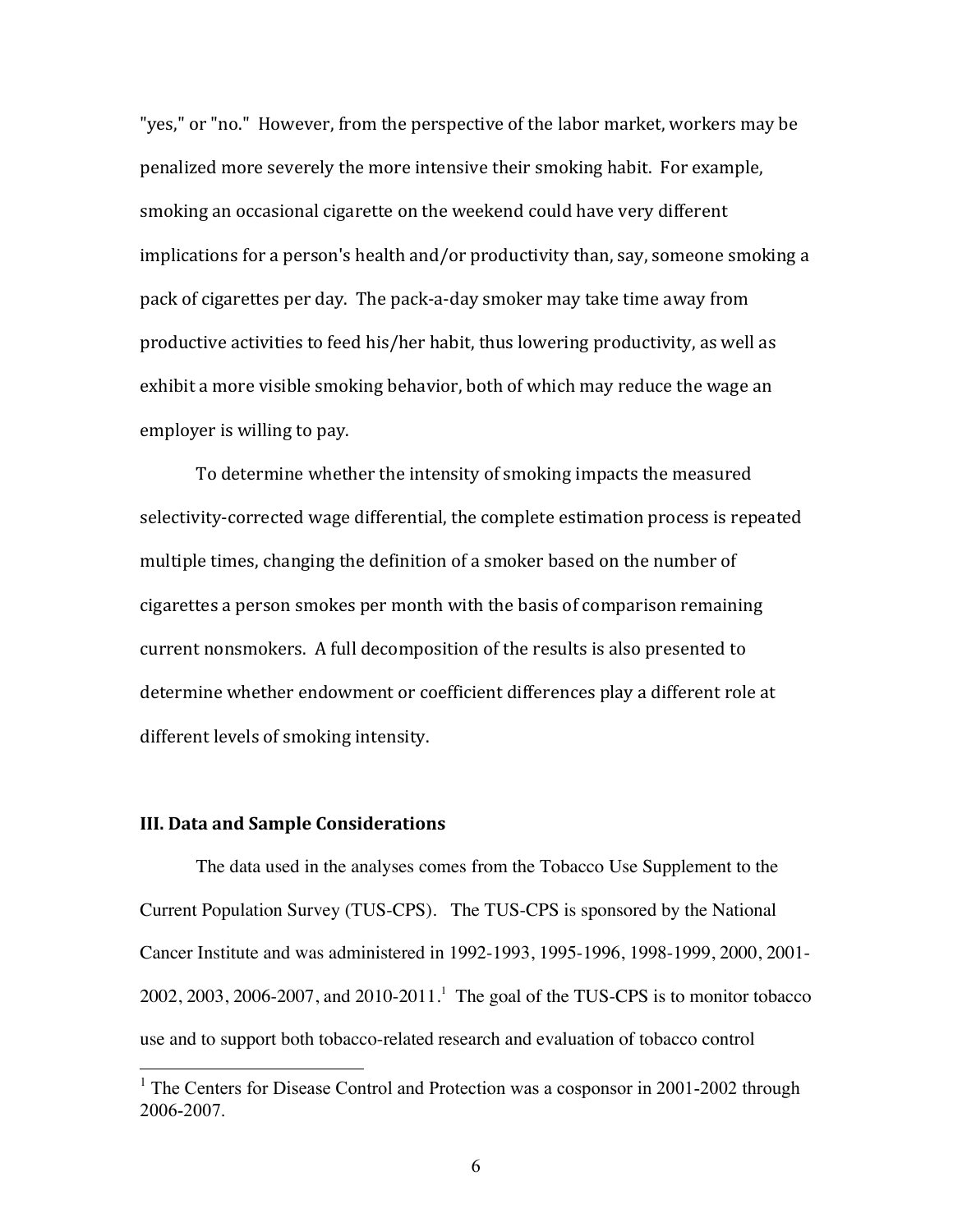programs. The survey includes questions related to "smoking, use of tobacco products, and tobacco-related norms, attitudes, and policies" (NCI 2012). The CPS provides information on the employment and socio–economic characteristics of the individual, which, along with the TUS supplement, can be matched to information on other family members.

#### A. Who should be considered a Smoker?

While there seems to be agreement in the literature that smoking leads to lower wages, there does not appear to be agreement over how to define a smoker or how to capture the penalty. Levine et al. (1997) and Auld (1998) only consider daily smokers as smokers, with no regard for number of cigarettes. Anger and Kvasnika (2010) consider anyone a smoker if they indicate they are a current smoker. Braakman (2008) and van Ours (2004) use the number of cigarettes in order to capture intensity.

In this research, the impact of how the criteria used to define a smoker affects outcomes is examined by defining the status of "smoker" and "non-smoker" in different ways, taking into account current smoking status, the intensity of smoking consumption, and past smoking consumption. The broadest definition is that anyone who smokes at least one cigarette per month is a smoker, similar to Anger and Kvasnika (2010). Thresholds of 30, 150, 300, and 600 cigarettes per month are also evaluated.<sup>2</sup> As shown in Table 1, approximately 20 percent of the sample indicates that they smoke at least one cigarette per month, with slightly higher percentage of males (20.6 percent) and a slightly lower percentage of females (19.6

 $2$  These thresholds were chosen based upon the distribution of the number of cigarettes smoked per month. They also correspond to one cigarette per day,  $\frac{1}{4}$  a pack per day,  $\frac{1}{2}$  a pack per day, and a pack per day.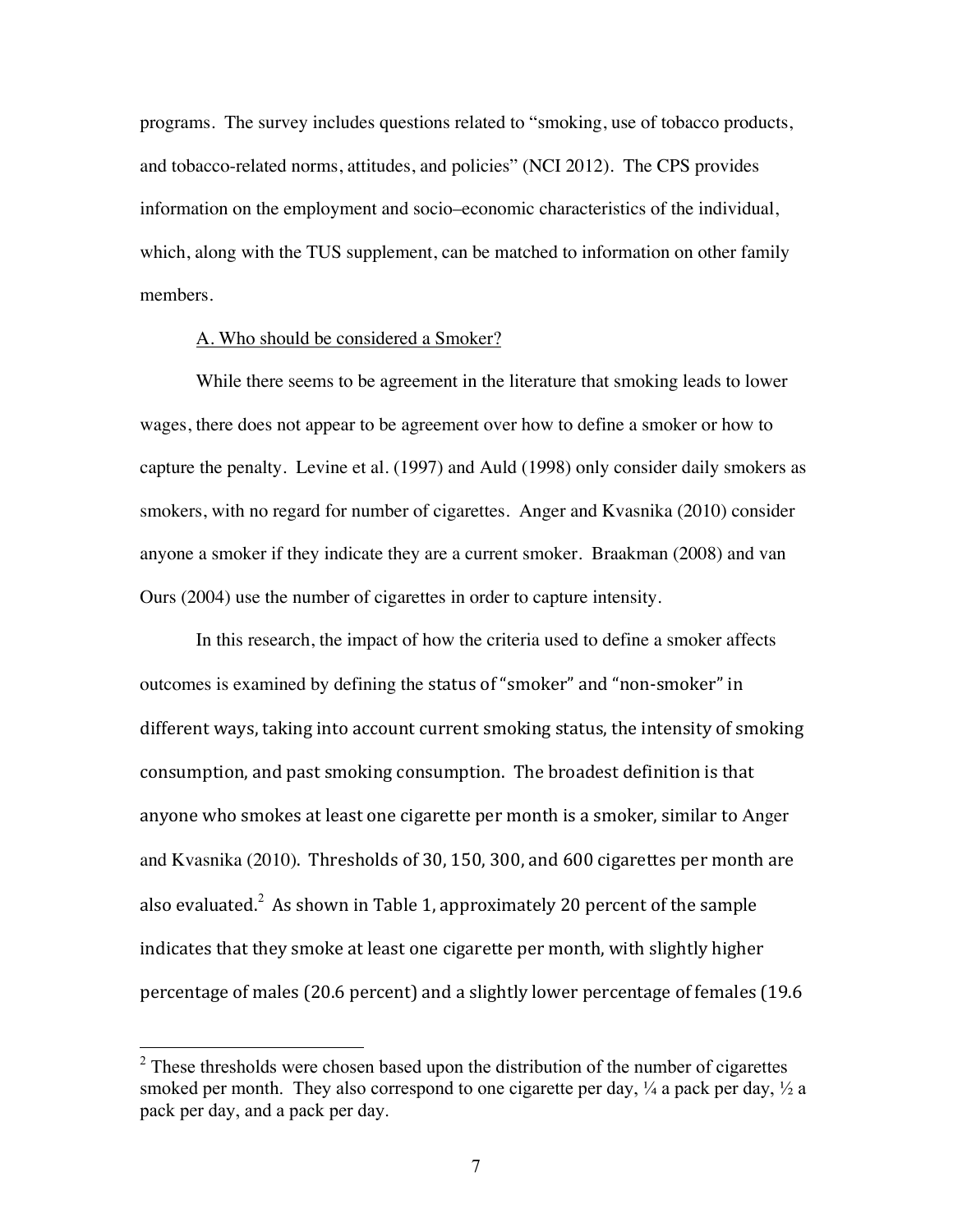percent). Approximately 83 percent of smokers are daily smokers while about one percent smokes less than 30 cigarettes per month. About one-half of smokers consume one pack of cigarettes per day, on average. Again, this share is higher for males, (56.3 percent of smokers) than for females (42.6 percent).

## [Table 1 about here]

While all smokers who state that they are daily smokers also report smoking at least 30 cigarettes per month (consistent with smoking at least one per day), only 29 percent of nondaily smokers report smoking less than 30 cigarettes per month. In fact, almost half of nondaily smokers consume between 30 and 149 cigarettes per month, with approximately 15 percent smoking between 150 and 299 cigarettes per month.<sup>3</sup> This suggests that there may be bingeing of cigarette consumption. If this bingeing is not done at work, then there could be different implications for productivity or discrimination (and thus wages) than for daily smokers. In order to differentiate between these two types of smokers, all of the analysis is performed separately both for all smokers and for daily smokers only.

The decision to categorize an individual as a smoker is further complicated by how to handle former smokers. The implication of using current smoking status to classify a smoker is that the current non-smoker classification includes former smokers. If an individual only recently stopped smoking, suggesting that they still have a high propensity to smoke and could relapse at any time, this would create a bias toward zero of any measured wage penalty (by lowering the average nonsmoking wage through the

 $3$  This is significantly larger than the 4 percent of young adults (between the age of 26 to 33) that Levine et al. (1997) report who consume more than 30 cigarettes per day but are not daily smokers.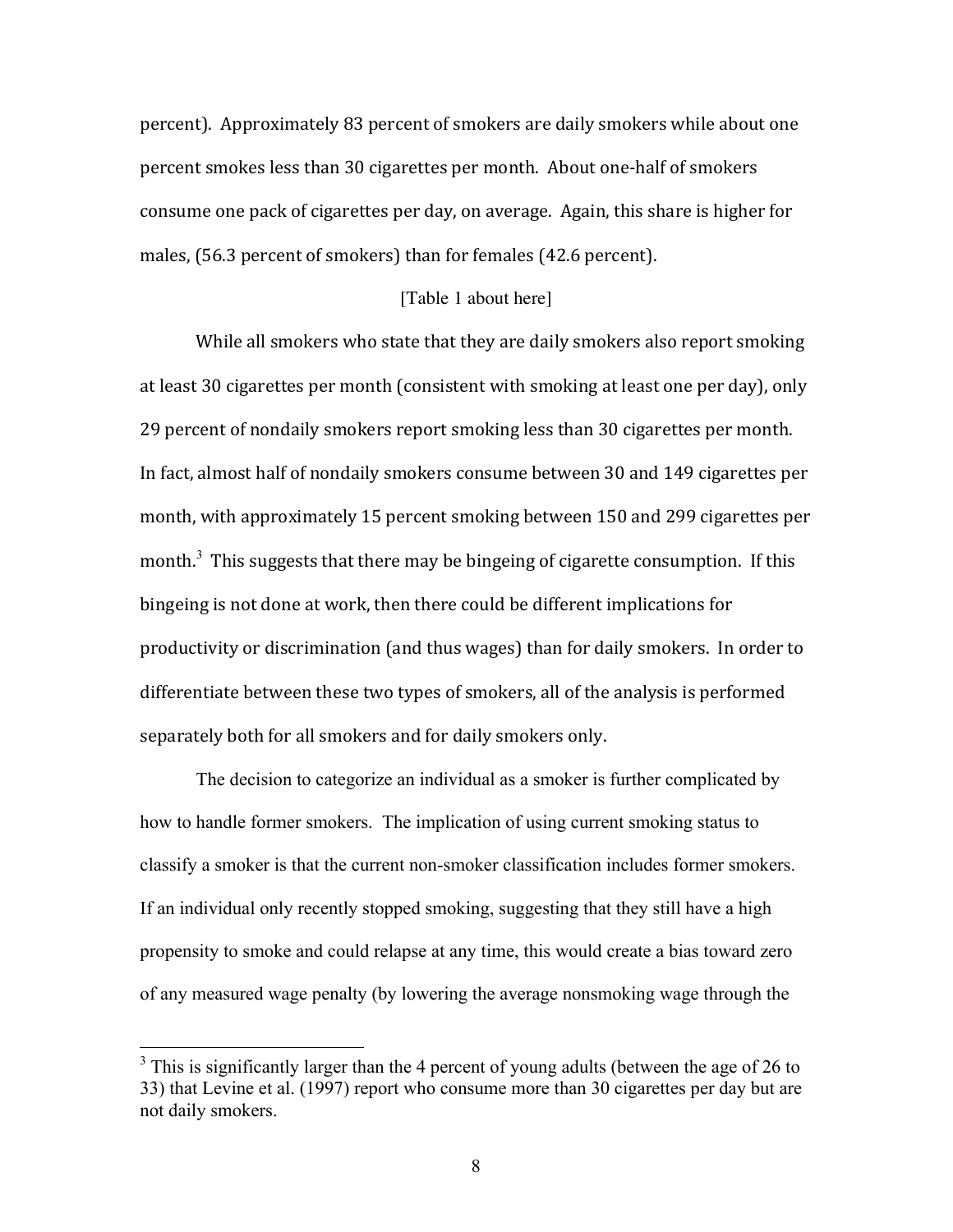presence of former smokers). However, Blondal et al. (1999) find that the probability of relapse of a former smoker who quit more than one year ago is negligible. Thus, in order to abstract from any contamination of the nonsmoker group with the inclusion of newly minted former smokers, we eliminate from the analysis anyone who quit smoking within the previous year. $4$ 

However, this still leaves the complication of former smokers who quit more than a year ago. If the mechanism through which current smoking affects current wages is purely one of current productivity (e.g., taking smoking breaks or discrimination), then including former smokers with nonsmokers should not bias the estimation of a wage penalty. However, Anger and Kvasnicka (2010) find that smoking cessation is more positively correlated with labor market outcomes than smoking initiation; i.e. formers smokers earn more than current smokers. In fact, they found formers smokers also earned more than never smokers. Thus the analysis is repeated without any former smokers to determine this impact.

## **B.** Sample Means

The means in Table 2 indicate that approximately 17 percent of the sample is a former smoker, with 18.54 percent of men and 15.7 percent of women (not shown) classifying themselves in this category. On average, smokers' wages are approximately 80 percent of the wages of nonsmokers. Former smokers have a slightly higher average wage than nonsmokers as a group, which is consistent with what Anger and Kvasnicka (1997) report. Nonsmokers are, on average, more educated and more likely to be married than smokers. A higher share of smokers'

 $4$  We also eliminate anyone who did not indicate how long ago they quit smoking.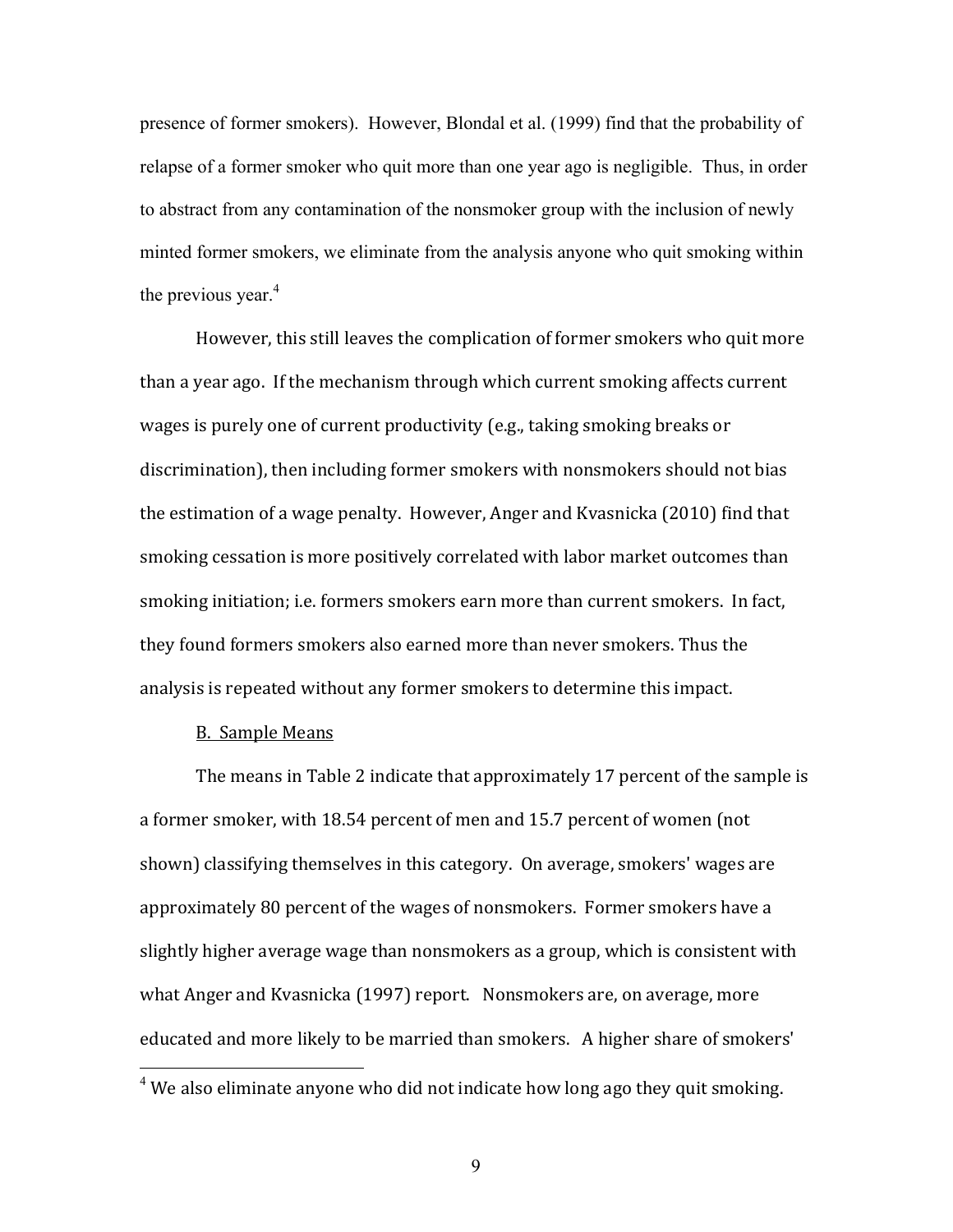spouses smoke relative to nonsmokers' spouses. In addition, nonsmokers face a slightly higher average cost per pack of cigarettes in their state of residence than smokers. 

## [Table 2 about here]

In addition to basic socioeconomic and demographic information, the TUS-CPS also includes information on whether a person works part-time as well as if they work indoors or outdoors. The majority of the sample (70 percent) work indoors, with the share slightly higher for smokers (77 percent) and slightly lower for nonsmokers (68 percent). For indoor workers, the survey has a follow up question regarding the existence of smoking restrictions on the job. For those workers who work indoors, a slightly greater share of smokers work in a facility with no restrictions (19 percent) compared to less than 15 percent of nonsmokers.

# **IV.** Results

## A. First-stage Estimation of the Probability of Smoking

Results from the probability of smoking estimation are presented in Appendix A, Tables A1 and A2. Table A1 contains estimation results corresponding to classifying someone as a smoker if he/she smokes at least one cigarette per month. Table A2 presents estimates by different classification of smokers based on smoking intensity. In general, across both tables, older workers are more likely to smoke, at a decreasing rate, as are males, and the less educated. Married individuals are less likely to smoke (unless their spouse also smokes), as are blacks and Hispanics. Individuals who work outdoors or in environments with smoking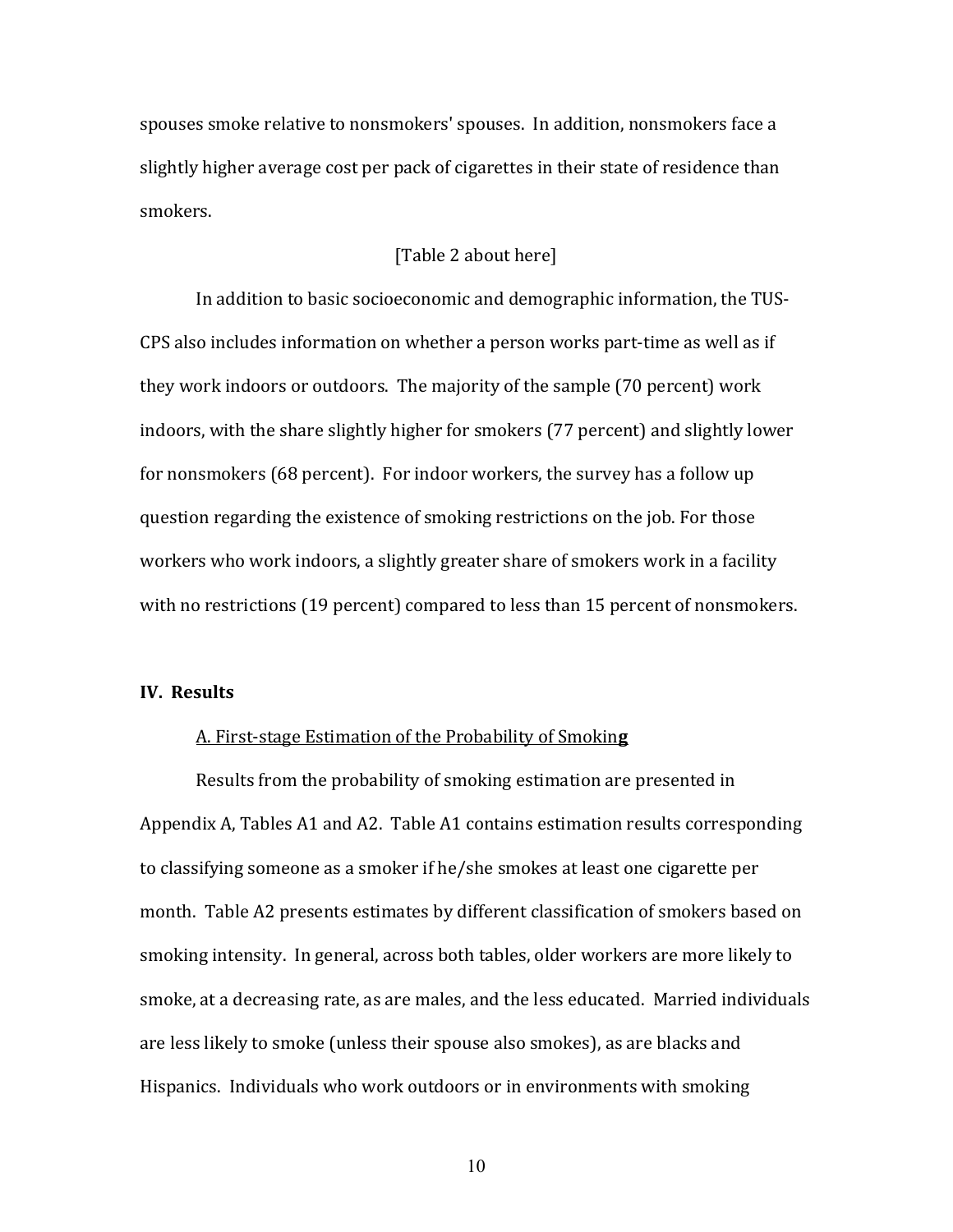restrictions smoke less than those working indoors with no restrictions. However, this negative effect is diminished for part-time workers, as would be expected (fewer hours in which the worker is exposed to the restriction). Finally, the price of cigarettes is negatively correlated with smoking for all ages of women and for all but the youngest and oldest of the men in the sample.

These results are largely similar not only across gender but also across smoking intensity. Males appear to be more price sensitive than females and less sensitive to indoor smoking restrictions. Price matters more when the threshold for classifying someone as a smoker is less than or equal to 150 cigarettes per month.<sup>5</sup> The most important result is that the variables included to identify the smoking equation (i.e., spouse smoking, the price of cigarettes, and price interacted with age) are generally significant across all groups.

### **B. Estimation of Log Wage Equations**

Results for the log wage regressions are reported in Appendix A, Table A3. In general, the result are as expected. Older workers earn higher hourly wages, at a diminishing rate, as do males, non-blacks, individuals who work full-time, individuals who are married, and those with higher levels of education. The selection term for the full sample presents a somewhat surprising result; there is no measurable selection effect for nonsmokers, although smokers are positively selecting into the smoking sector across the board. However, when the analysis is performed separately by gender, the selection criteria indicate that both smokers and nonsmokers positively select into their respective sectors. In other words,

<sup>&</sup>lt;sup>5</sup> The different measures of smoking intensity are also estimated separately by gender. The results were similar to the total analysis.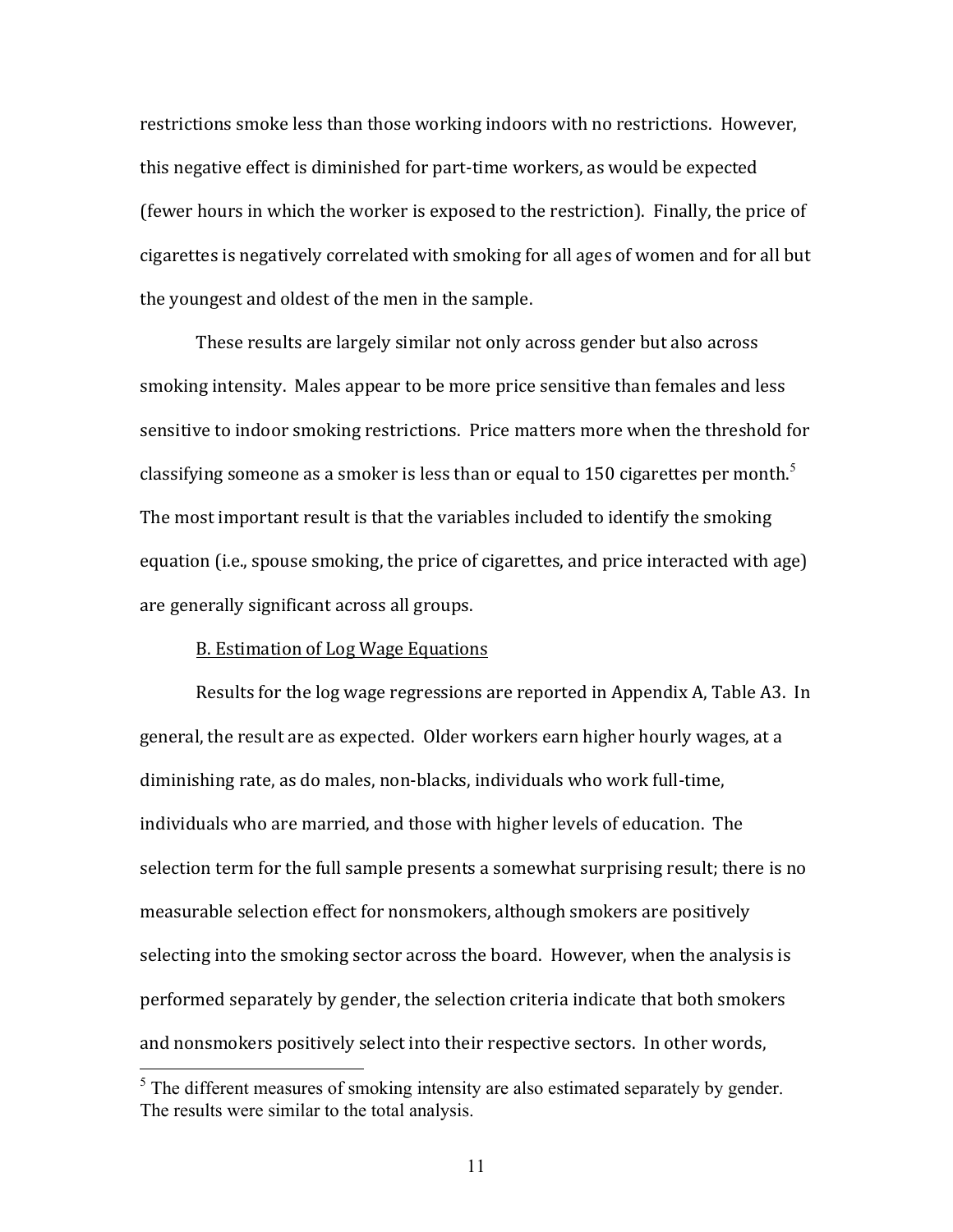characteristics that lead to higher wages in a particular sector are positively correlated with characteristics determining the worker's decision to smoke or not to smoke.

#### C. Decomposing the Smoking Wage Differential

Decomposition of the wage differential between smokers and nonsmokers for the full sample, as well as by gender, are presented in Table 3. In general, nonsmokers earn 17.5 percent more than smokers, with a selectivity-corrected wage gap of 23.6 percent. The selectivity-corrected wage gap is slightly higher for males at 24.2 percent, with the selectivity-corrected wage gap of 22.0 percent for females. 

# [Table 3 about here]

It is important to distinguish between a wage differential (or gap) and a wage *penalty* associated with smoking. The two concepts are fundamentally related, but differ in their construction. The gap in wages is the difference (corrected or not corrected for selection into smoking/nonsmoking) between the average nonsmoker's wage and the average smoker's wage. The wage *penalty* is typically estimated in other papers by the coefficient on a dummy variable indicating smoking status added to a single wage regression that includes both smokers and nonsmokers. This estimated coefficient is essentially the wage differential, after controlling for other covariates. van Ours (2004) reports a 10 percent wage penalty for men and no significant penalty for women. Auld (1998) found a wage penalty for smoking of 8 percent while Lee (1999) found a penalty of 5 percent. Graafova and Stafford (2008) report a wage penalty that increased over time from just over 4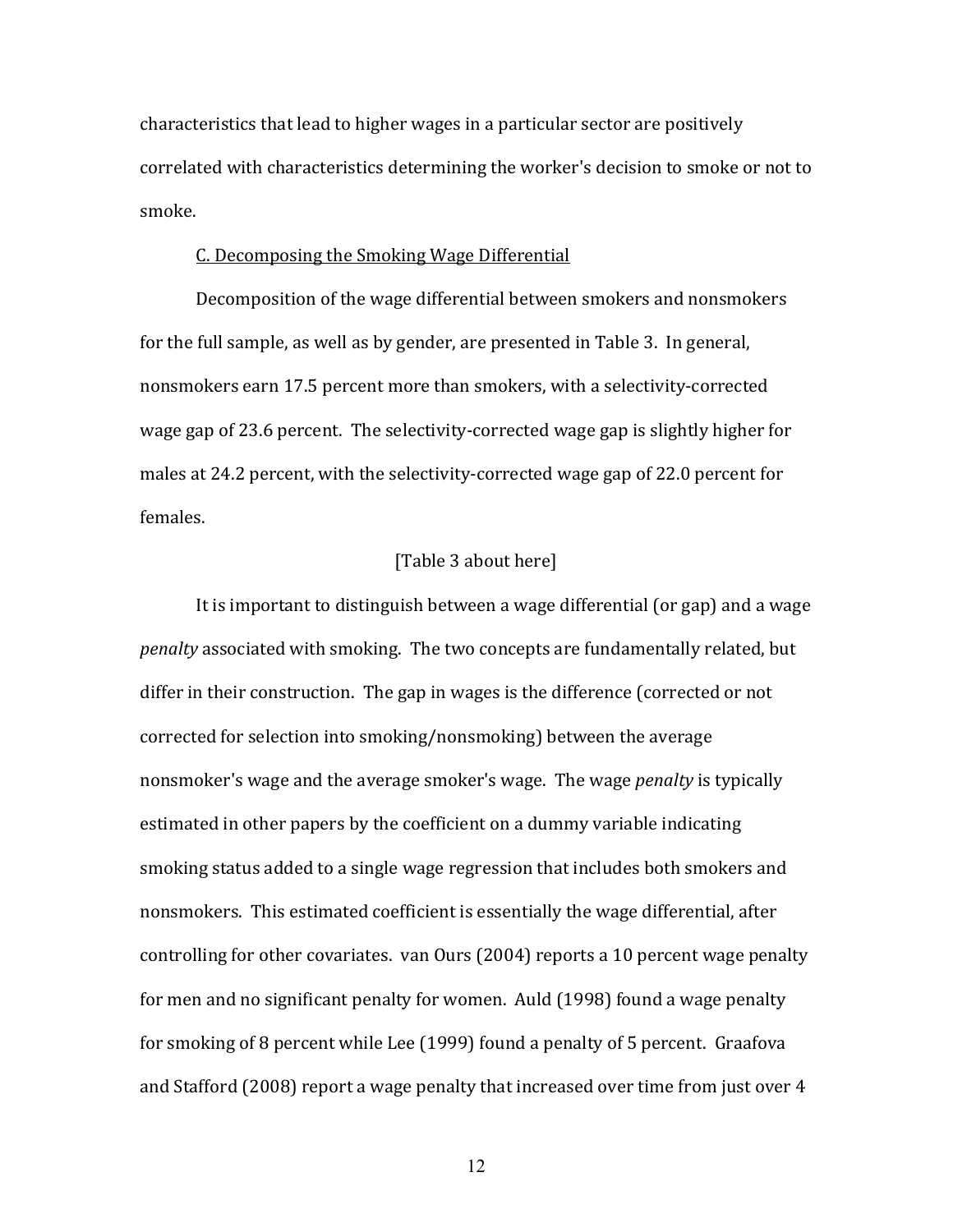percent in 1986 to almost 12 percent in 2001, depending on classification of nonsmoker. As a robustness check, a similar specification was estimated using these data, and the penalty associated with smoking is in the ballpark of what others have reported, ranging from 3.6 percent to 6.8 percent.

Individual selection into smoking (and nonsmoking) has the effect of reducing the observed wage gap, making it six percentage points lower than the wage gap that controls for individual self-selection into smoking (or not). The majority of the selectivity-corrected wage gap  $(61$  percent for the full sample;  $62$ percent for men; and 68 percent for women) is accounted for by differences in the endowments of nonsmokers relative to smokers. The largest contributing factor to differences in endowments between smokers and nonsmokers is education. As was seen in the sample means, nonsmokers bring significantly greater levels of education to the labor market. This is consistent with the higher rate of time preference among smokers, as suggested by Levine et al. (1997). Overall, the contribution of differences in endowments suggests that smokers are different from nonsmokers in a way that leads to lower rewards in the labor market; in other words, smokers bring less to the table.

The largest difference in coefficients between smokers and nonsmokers comes from the differences in the constant terms, not from the returns to the specific endowments they bring to the market. This suggests that the labor market values the endowments of smokers and nonsmokers similarly. In fact, it appears that smokers get higher rewards from being in certain occupations than do nonsmokers, as the total difference in occupation coefficients is negative, which has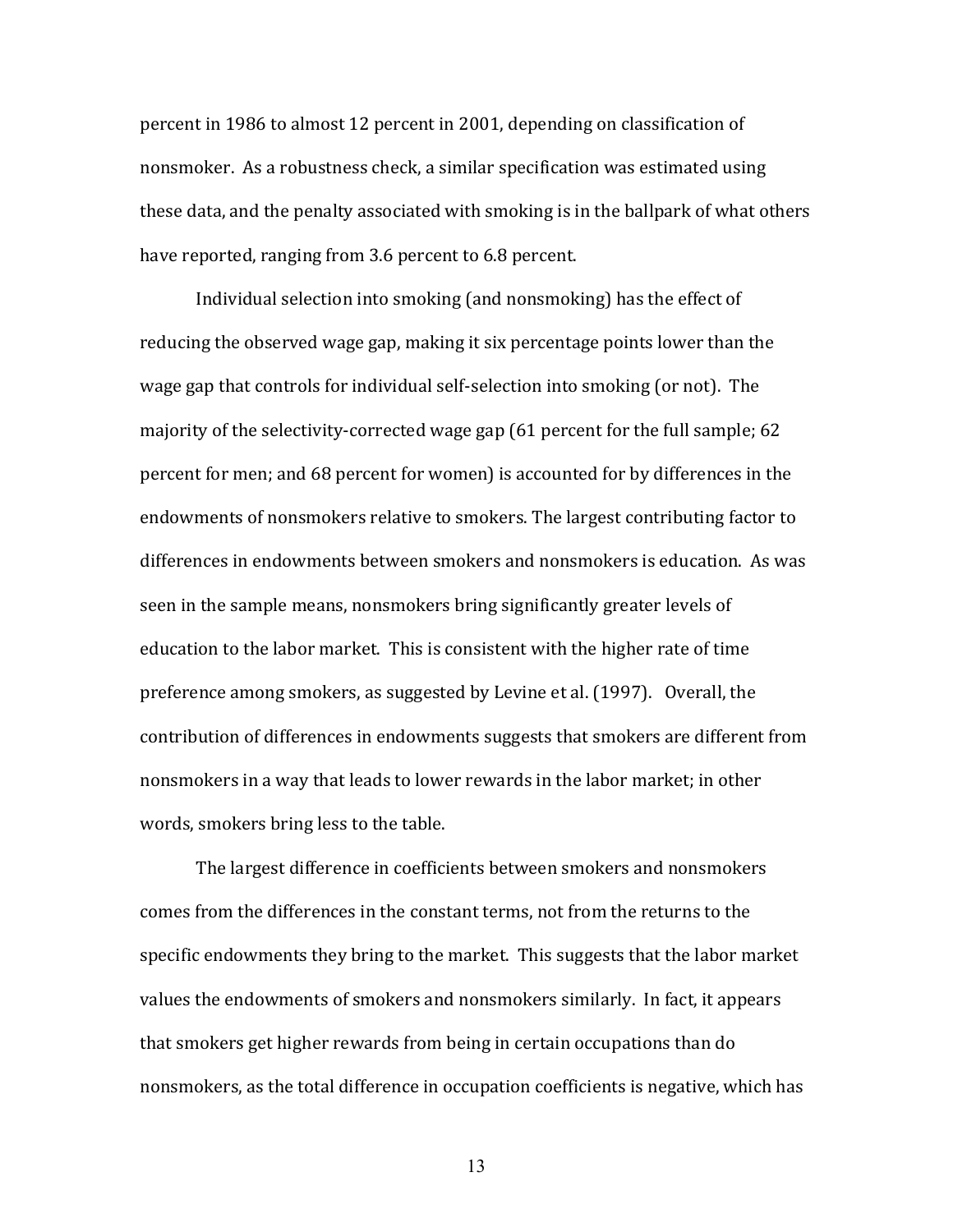the result of *reducing* the wage gap. However, the relatively large and significant (except for males) difference in the constant terms suggests that there is something fundamentally different (and unexplained by the included regressors) about the labor markets in which smokers and nonsmokers find themselves (also see Braakman 2008). Of course, two of the unmeasured characteristics of the labor markets is tolerance of employers for employees who smoke and on-the-job productivity. The next set of results will help get us disentangle the role of employer preferences and productivity differences in the determination of the wage gap.

#### D. Smoking Intensity

As mentioned earlier, there are several hypotheses about why smokers earn lower wages than nonsmokers. One hypothesis is that smokers are less productive, either because they are more frequently absent from the labor market (due to health reasons, see Mucha et al. 2004) or they spend less working time in productive activities (due to having to take smoking breaks, see Halpern et al. 2001). Since both of these side effects of smoking are increasing in smoking intensity, support for this hypothesis might be found in a selectivity-corrected smoking wage gap that increases with smoking intensity.

On the other hand, if the smoking penalty does not vary by intensity, this is suggestive that simply being a smoker dooms one to earning less -- it's that first cigarette that triggers the wage penalty. This could result from a combination of systematic differences in endowments of smokers and nonsmokers (such as differences in educational attainment) and employer preferences against smokers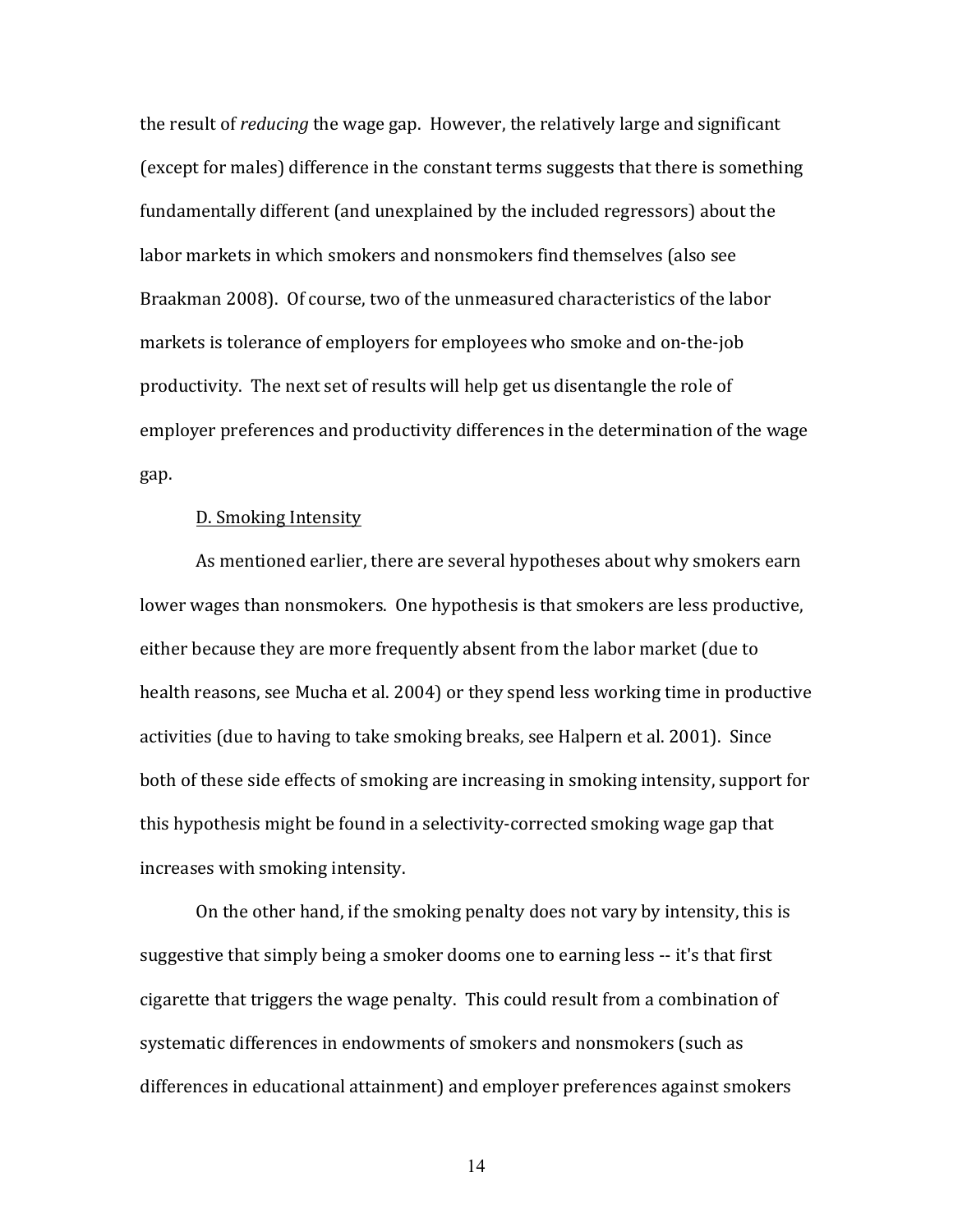(perhaps because of higher health care costs, etc.).

Smoking intensity is not typically addressed; an individual is seen generally as a smoker or a non-smoker. Levine et al (1997) utilized daily smoker status and Braakman (2008) included a count of the number of cigarettes consumed per day. These approaches, however, do not allow one to identify a threshold of cigarette consumption at which an employer considers someone a "smoker." A threshold approach also allows for intensity to play a role in determining the contribution of endowments and coefficients to the wage differential between smoker and nonsmokers. Van Ours (2004) also takes a threshold approach but includes the thresholds in a single regression, which does not allow the contribution of the other regressors to vary by threshold. In this research, the above analysis is repeated for smokers of varying degrees of smoking intensity -- at least 30, 150, 300, and 600 cigarettes per month. Smoking 600 cigarettes per month amounts to roughly one pack per day. The comparison group, for all analysis, is those that do not currently smoke, thus allowing the contributions of the regressors to vary. Table 4 contains the resulting decomposition of the estimated wage equations by smoking intensity and the log wage regression results by intensity are in Appendix A, Table A4.

# [Table 4 about here]

The most striking result from the decompositions in Table 4 is the consistency of the size of the observed wage gap across all levels of smoking intensity, ranging from 18.2 percent to 19.0 percent. The selection of smokers and nonsmokers is also remarkably consistent across levels of intensity, making the largest difference in the selectivity-corrected wage gaps about one percentage point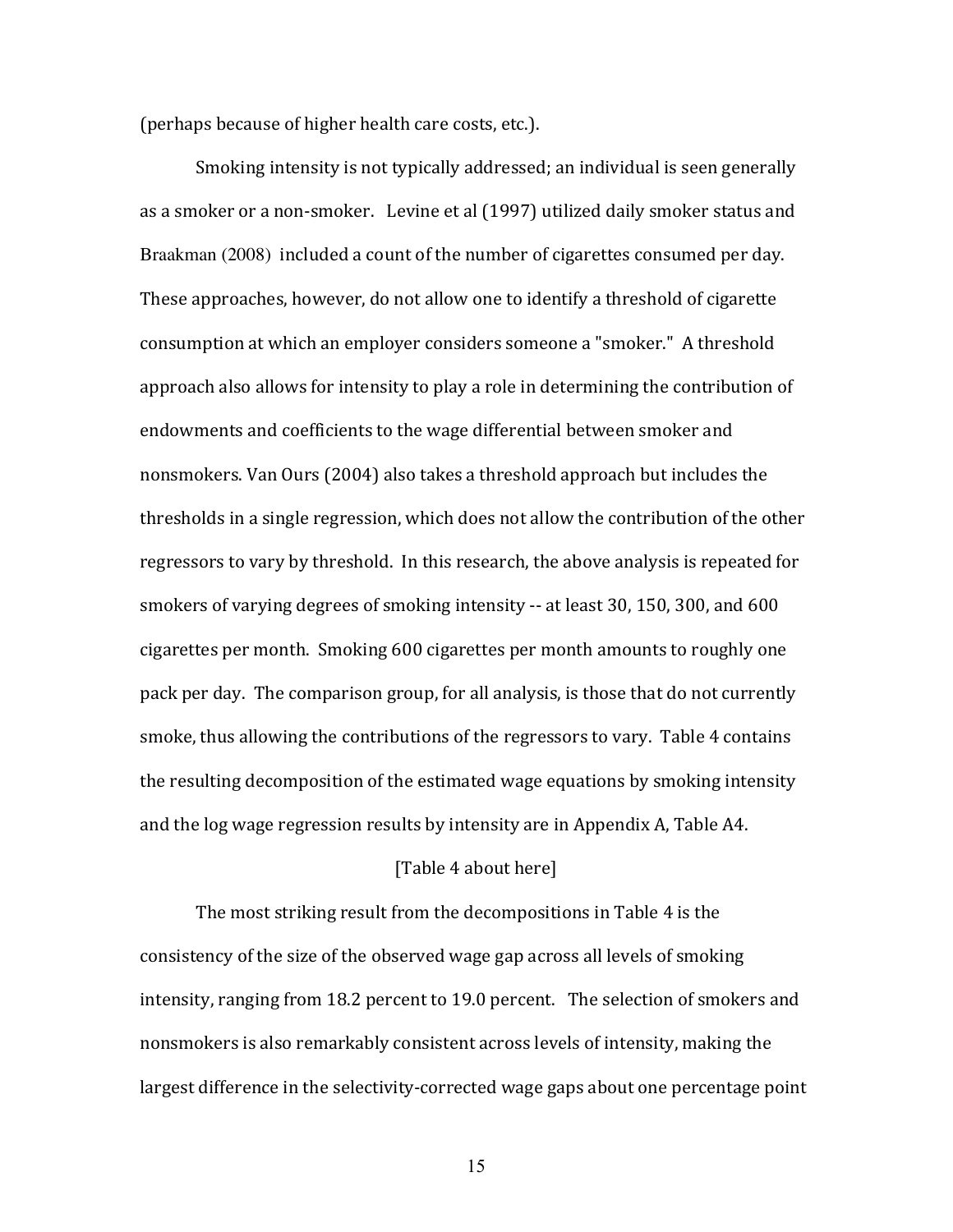across intensity. In addition, the share of the selectivity corrected wage gap accounted for by differences in endowments between smokers and nonsmokers are all roughly 60 percent. All in all, there is very little difference in the decomposition results across levels of smoking intensity. This suggests that the smoking wage penalty is not being driven by differences in productivity, but, rather, by the endowments they bring to the market (e.g., educational attainment) and by unmeasured factors, such as baseline employer tolerance, which show up in differences in the estimated constant term.

The analysis was also repeated for daily smokers only in order to determine if binge smokers, who would presumably have less smoking intensity during work hours, were reducing the size of the wage penalty. $^6$  It does appear to be the case that daily smoking has a greater impact on wages than when all smokers are included, with a difference of almost two percentage points for men and exactly two percentage points for women. However, once an individual smokes more than 150 cigarettes per month, which is 85 percent of all smokers, the penalty and the share of the selectivity corrected wage penalty attributed to differences in endowments is the same. Thus, the inclusion of nondaily smokers lowers the penalty but does not substantially affect the mechanism of the determination of the gap.

#### E. Former Smokers

The presence of former smokers poses a unique challenge – they are currently nonsmokers but for a portion of their labor market experience (or human capital development) they were smokers. Anger and Kvasnicka (2010) and Grafova

 <sup>6</sup> Results available from the authors.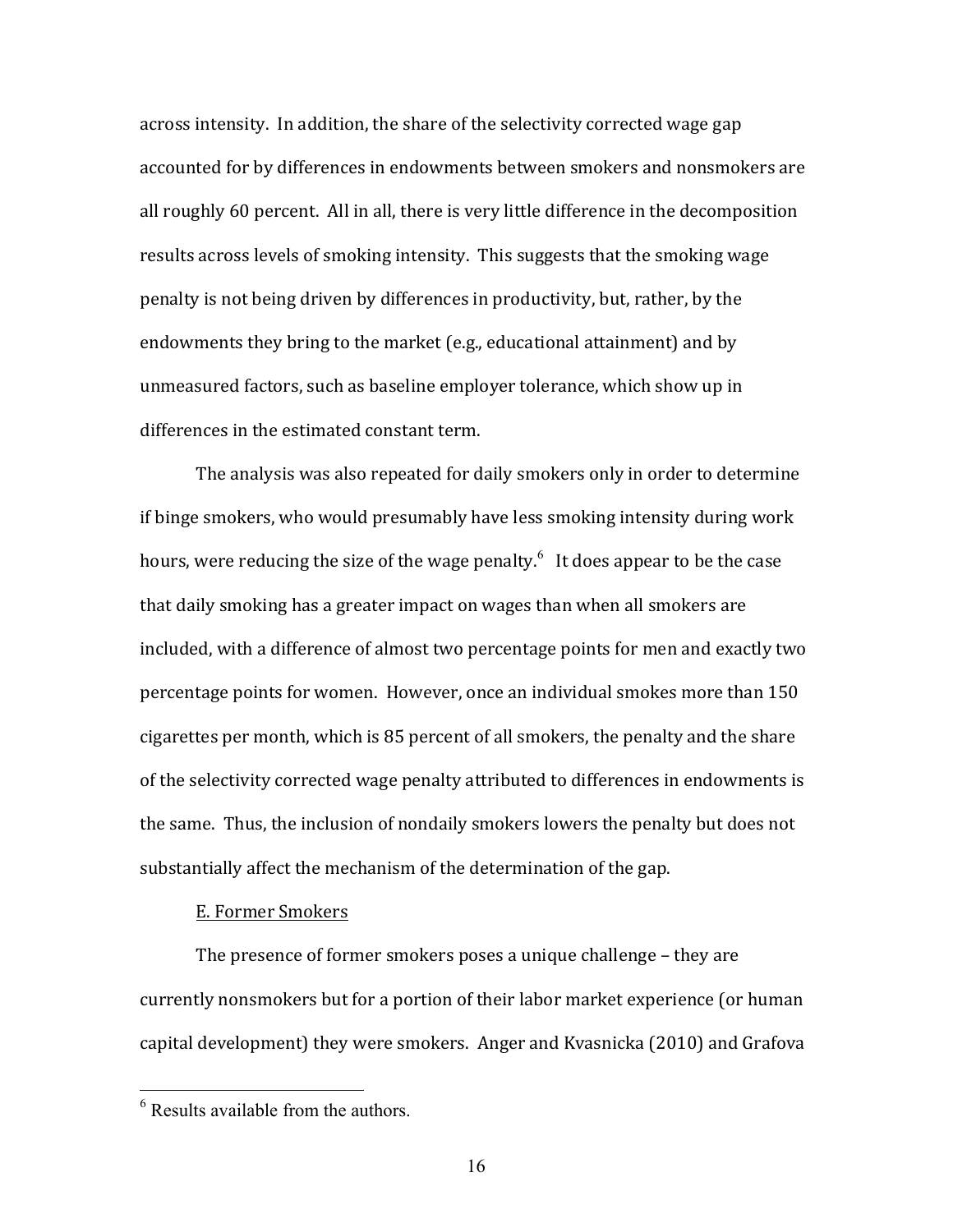and Stafford (2009) find that former smokers are fundamentally different from current smokers, and this difference leads to differences in wages.

In order to determine the robustness of the results to the exclusion of former smokers, the above analysis was repeated comparing former smokers to never smokers as well as comparing never smokers to current smokers.<sup>7</sup> In this first case, former smokers actually earn a seven percent wage premium over individuals that never smoked. Thus, including the former smokers with the nonsmokers increases the observed wage penalty for smokers. Since approximately 21 percent of nonsmokers are former smoker, their exclusion has the potential of being nontrivial. However, repeating the full analysis excluding former smokers results in only a slightly lower selectivity-corrected wage differential (21.3 percent versus 23.6 percent when former smokers are included) and a slightly higher share of the wage penalty being attributed to endowments (66.7 percent versus 61 percent when former smokers are included). In the end, the inclusion or exclusion of former smokers does not fundamentally change any conclusions -- the selectivity-corrected wage differential is larger than the observed wage differential, differences in endowments explain the overwhelming majority of that wage gap, and the largest contributor to the differences in coefficients is unexplained (through differences in the estimated constant terms).

### **V.** Conclusion

Smokers, on average, earn lower wages than nonsmokers. The analysis in

 $<sup>7</sup>$  Results available from the authors.</sup>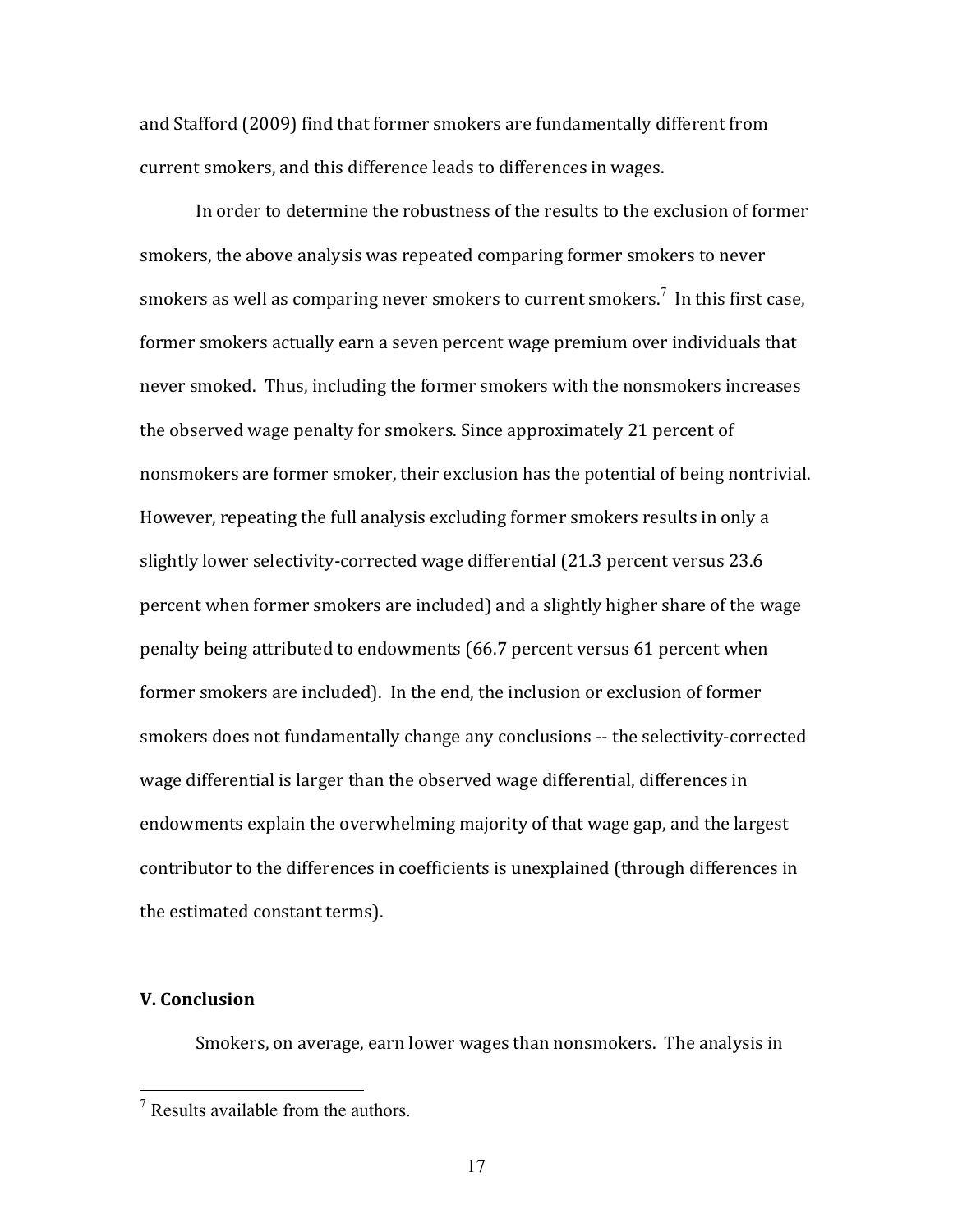this paper tells us that roughly  $60$  percent of the wage differential between smokers and nonsmokers comes from differences in the characteristics these workers bring to the labor market, especially educational attainment. These results confirm what is found in the earlier literature.

New insights from the analysis in this paper tell us that even one cigarette is enough to trigger a smoking wage differential, that the wage differential does not change when considering low and high intensity smokers, and that, regardless of intensity, roughly the same amount of the smoking penalty is accounted for by differences in endowments. In addition, the largest factor contributing to the difference in the coefficients in the determination of the wage differential comes from the estimated constant terms of the wage equation -- the portion that is truly unexplained by regressors included in the model. These results suggest that the smoking wage gap is not being driven by differences in productivity, but, rather, by the endowments smokers bring to the market (e.g., educational attainment) and by unmeasured factors, such as baseline employer tolerance, which shows up in the difference in the estimated constant term. However, the share of the contribution of endowments to the wage differential does not differ with intensity of cigarette consumption, suggesting once again that it is simply the fact that someone smokes that matters in the labor market, not the level of intensity. We also find that while the decomposition of the penalty is not affected by whether a smoker is a daily or less frequent smoker, the size of the wage gap is about two percentage points larger for daily smokers. This suggests that smoking during work hours, which exposes the smoker's behavior to the scrutiny of the employer, does make a difference.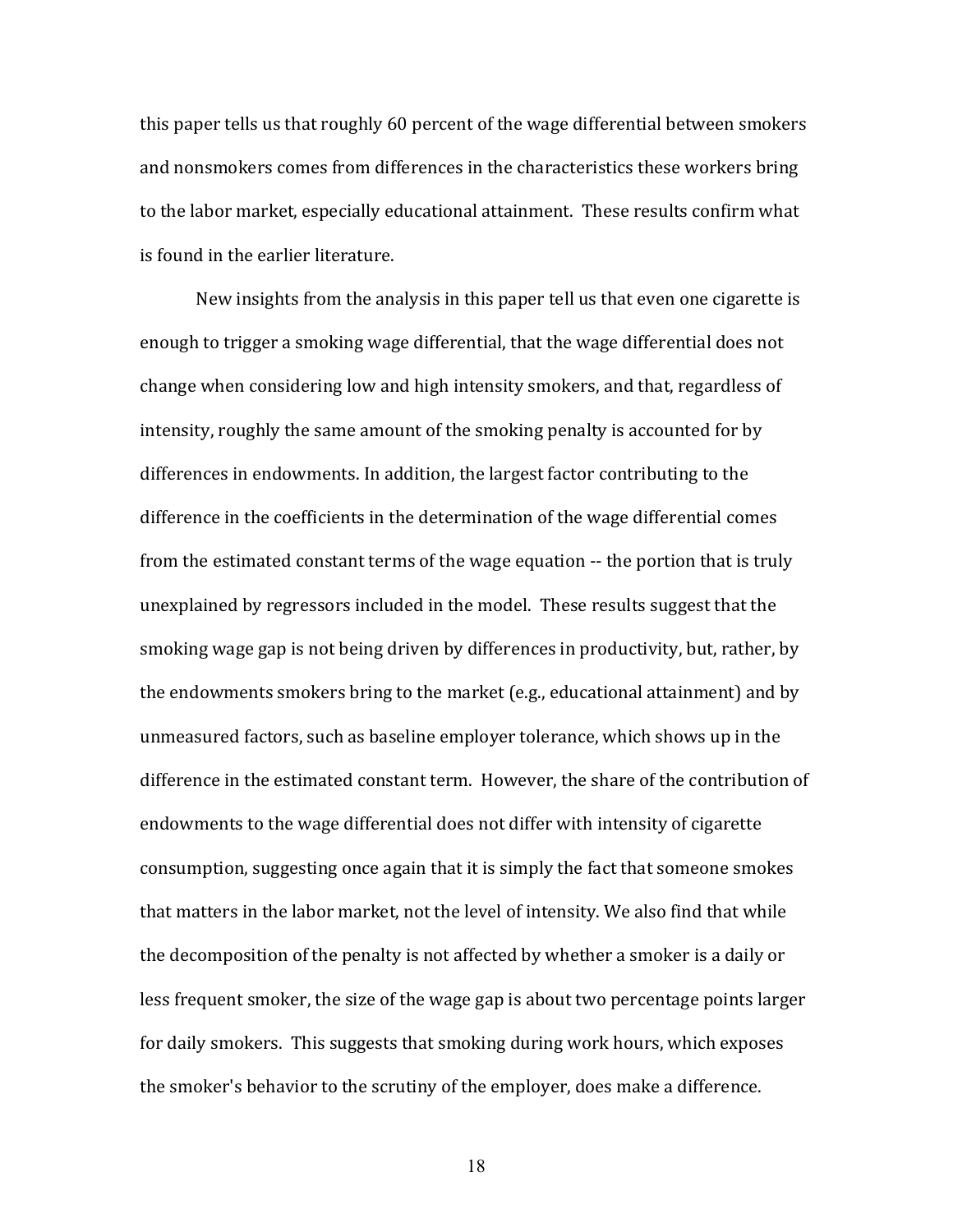Similar to earlier research, we also find that former smokers have attributes that are more highly rewarded in the labor market than either current smokers or never smokers, thus biasing upward the penalty for smokers. Taken conversely, this implies that the penalty for not quitting is higher than the penalty for smoking initiation.

The lack of difference across intensity suggests that simply classifying an individual as a smoker should be a sufficient control for smoking status. However, it is important to separate out daily and former smokers in order to get an accurate point estimate for the penalty for current smoking.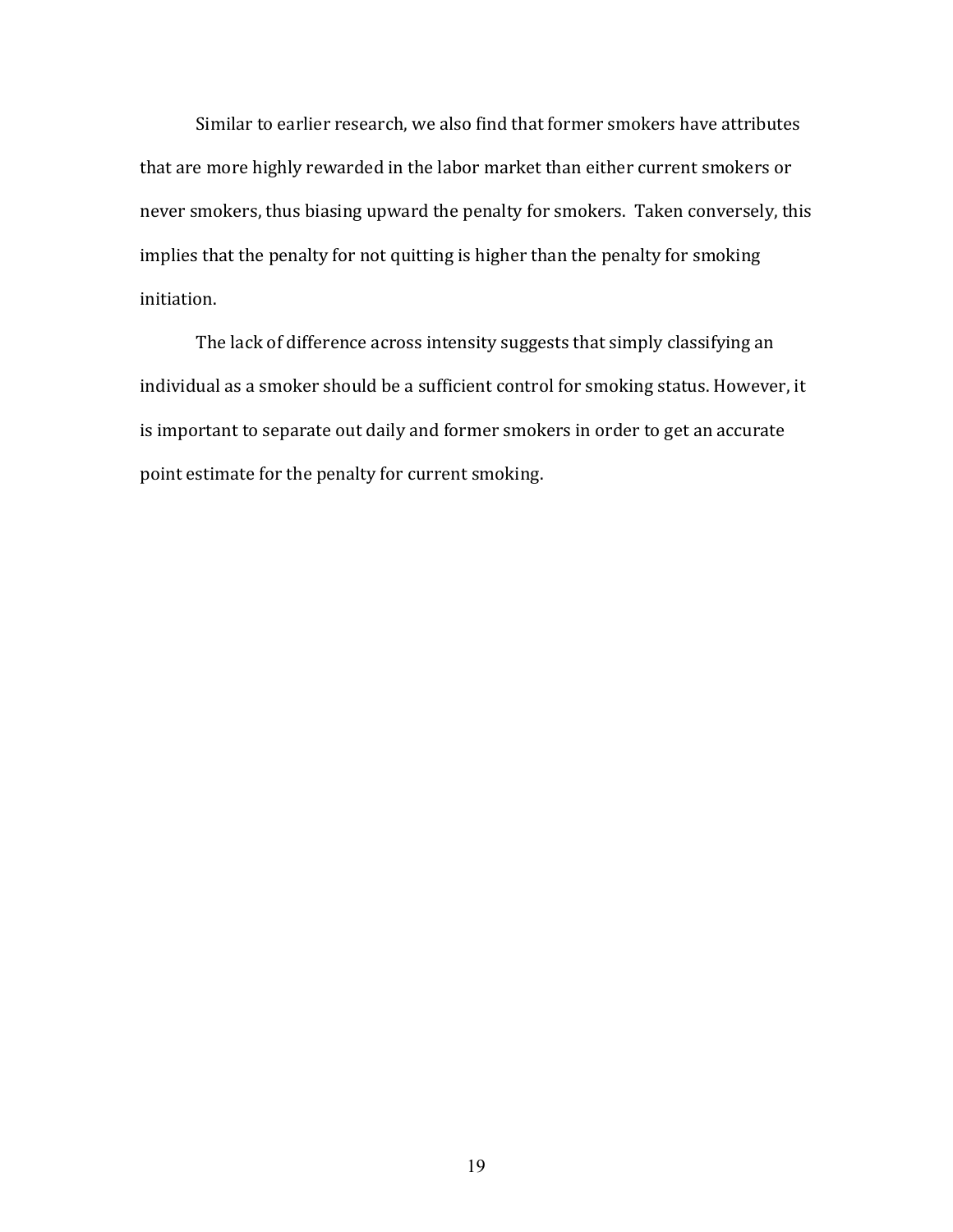# **References**

- Adhikari, B, J Kahende, A Malarcher, T Pechacek, and V Tong. Smoking-Attributable Mortality, Years of Potential Life Lost, and Productivity Losses-United States, 2000–2004. Morbidity and Mortality Weekly Report. 2008;57(45);1226–8.
- Anger, Silke, and Michael Kvasnicka. Does Smoking Really Harm your Earnings So Much? Biases in Current Estimate of the Smoking Wage Penalty. Applied Economic Letters 2010; 17(6); 561-564.
- Auld, M.C. Wage, alcohol Use, and Smoking: simultaneous estimates. 1998; Discussion Paper, No. 98/08, Department of Economics, University of Calgary.
- Blodal, Thorsteinn, Laurs Jon Gudmundsson, and Ake Westin. Nicotine Nasal Spray with Nicotine Patch for Smoking Cessation: Randomized Trial with Six Year Follow Up. British Medical Journal 1979; March 20; 318 (7188): 764.
- Braakman, Nils (2008). The Smoking Wage Penalty in the United Kingdom: Regression and Matching Evidence from the British Household Panel Survey. University of Luneburg Working Paper Series in Economics. No 96, August 2008.
- Chaloupka, F.J and K.E Warner. The Economics of Smoking. In AJ Culyer and  $IP$ Newhouse, eds. Handbook of Health Economics, vol.1. North-Holland: Amsterdam; 2000.p. 1539-1627.
- Grafova, Irina B. and Frank Stafford. 2005. Life Smoking History and Wages. Unpublished Manuscript, Economics Institute for Social Research University of Michigan.
- Greene, William H. Sample Selection Bias as a Specification Error: Comment. Econometrica 1981; 49(3) (May); 795-8.
- Halpern, Michael T.; Richard Shikiar; Anne M. Rentz; and Zeba M. Khan. Impact of Smoking Status on Workplace Absenteeism and Productivity. Tobacco Control 2001;10; 233-8.
- Heckman, James J. Sample Selection Bias as a Specification Error. Econometrica 1979; 47(1) (January); 153-61.
- Kristein, Marvin M. How Much Can Business Expect to Profit from Smoking Cessation? Preventive Medicine 1983; 12(2) (March): 358-381.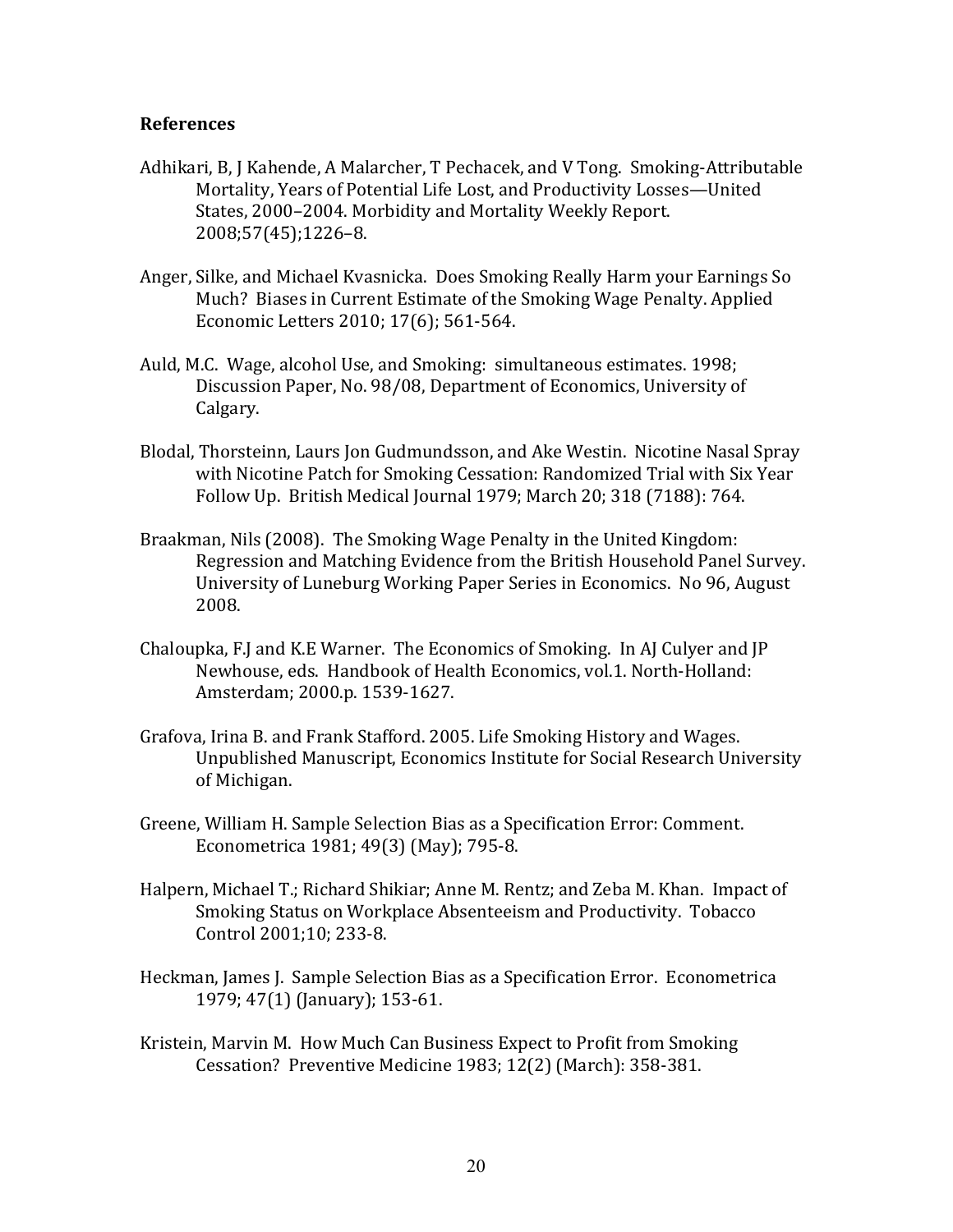- Lee, Y. 1999. Wage Effects of drinking and smoking: an analysis using Australian Twins Data. University of Western Australia Working Paper, #99-22.
- Levine, et. al. More Bad news for Smokers? The effects of cigarette smoking on wages. Industrial and Labor Relations Review 1997; 50; 493-509.
- Mucha, Lisa, Judith Stephenson, Nicole Morandi and Riad Dirani. Meta-analysis of disease risk associated with smoking, by gender and intensity of smoking. Gender Medicine 2004; 3(4); 279-291.
- van Ours, J.C. A Pint a Day Raises a Man's Pay; But Smoking Blows That Gain Away. Journal of Health Economics 2004; 23; 863-886.
- Weng, SF, S. Ali, and J. Leonardi-Bee. Smoking and Absence from Work: Systematic Review and Meta-analysis of Occupational Studies. Addiction 2013; 108(2): 307-319.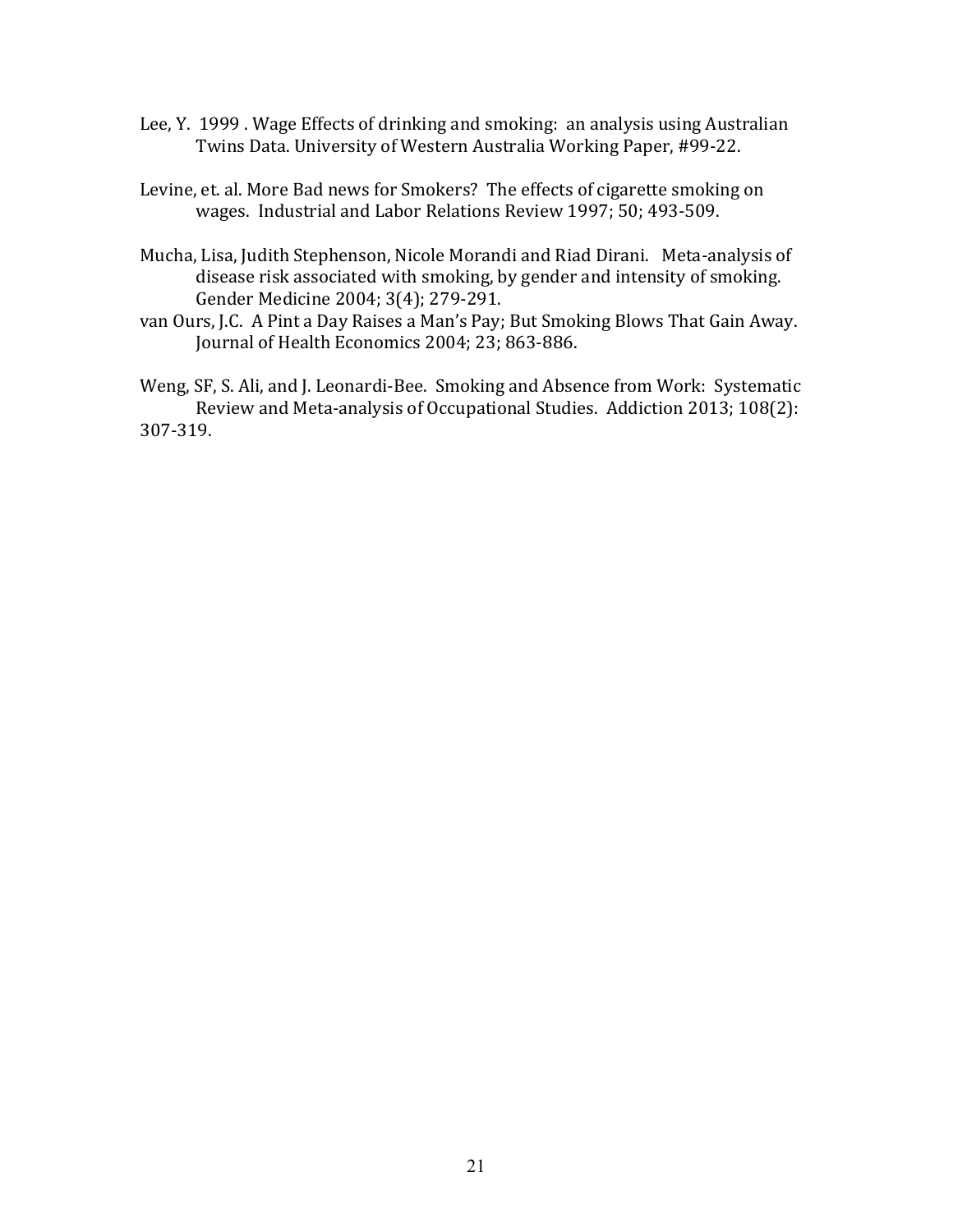| Total                 | Never<br>Smoker | Every<br>day<br>Smoker | Some<br>day<br>Smoker | Former<br>Smoker | Total   |
|-----------------------|-----------------|------------------------|-----------------------|------------------|---------|
| Non Smokers           | 76,321          | 0                      | 0                     | 20,673           | 96,994  |
| 1-29 cig per month    | 0               | 0                      | 1,161                 | $\bf{0}$         | 1,161   |
| 30-149 cig per month  | 0               | 574                    | 1,972                 | 0                | 2,546   |
| 150-299 cig per month | $\theta$        | 1,416                  | 615                   | 0                | 2,031   |
| 300-599 cig per month | 0               | 6,217                  | 263                   | 0                | 6,480   |
| $600+$ cig per month  | 0               | 12,070                 | 52                    | 0                | 12,122  |
| Total                 | 76,321          | 20,277                 | 4,063                 | 20,673           | 121,334 |

**Table 1: Distribution of Smoking Intensity**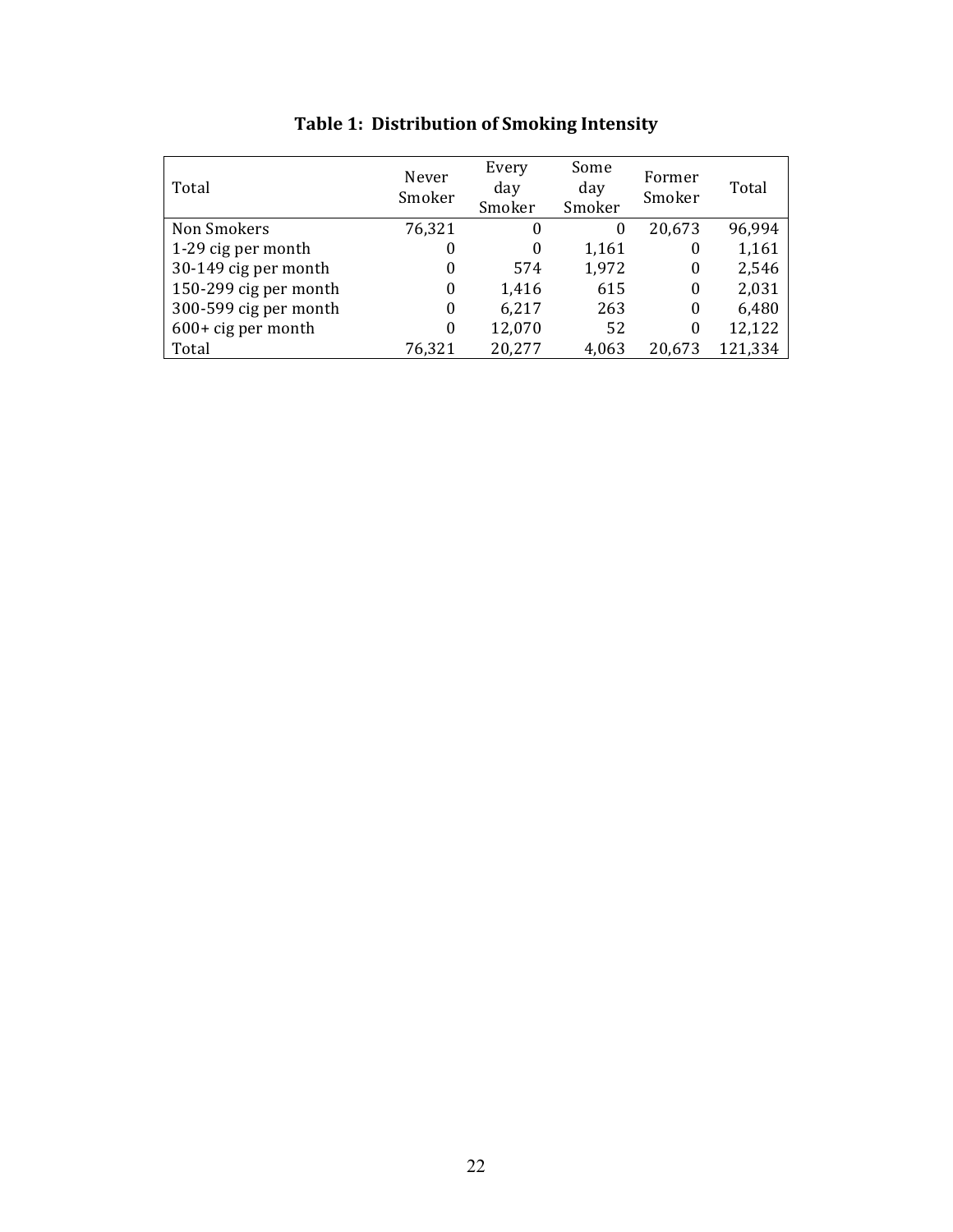| <b>Variable</b>       | <b>Full</b> | <b>Smoker</b> | <b>Nonsmoker</b> | <b>Former</b><br><b>Smoker</b> | <b>Males</b> | <b>Females</b> |
|-----------------------|-------------|---------------|------------------|--------------------------------|--------------|----------------|
|                       |             |               |                  |                                |              |                |
| <b>Hourly Wage</b>    | 15.627      | 13.101        | 16.261           | 16.892                         | 17.7         | 13.588         |
|                       | (0.048)     | (0.133)       | (0.049)          | (0.122)                        | (0.083)      | (0.046)        |
| Smoke $(=1)$          | 0.201       |               |                  |                                | 0.206        | 0.196          |
|                       | (0.001)     |               |                  |                                | (0.002)      | (0.002)        |
| Age                   | 42.076      | 41.094        | 42.322           | 46.914                         | 41.755       | 42.392         |
|                       | (0.032)     | (0.067)       | (0.037)          | (0.079)                        | (0.046)      | (0.046)        |
| Female $(=1)$         | 0.504       | 0.492         | 0.507            | 0.464                          |              |                |
|                       | (0.001)     | (0.003)       | (0.002)          | (0.003)                        |              |                |
| $Black(=1)$           | 0.095       | 0.085         | 0.098            | 0.059                          | 0.079        | 0.112          |
|                       | (0.001)     | (0.002)       | (0.001)          | (0.002)                        | (0.001)      | (0.001)        |
| $Hispanic (=1)$       | 0.070       | 0.076         | 0.044            | 0.036                          | 0.076        | 0.063          |
|                       | (0.254)     | (0.265)       | (0.205)          | (0.186)                        | (0.265)      | (0.243)        |
| Married $(=1)$        | 0.613       | 0.500         | 0.641            | 0.665                          | 0.664        | 0.562          |
|                       | (0.001)     | (0.003)       | (0.002)          | (0.003)                        | (0.002)      | (0.002)        |
| Less than High        | 0.091       | 0.135         | 0.08             | 0.077                          | 0.101        | 0.081          |
| $school(=1)$          | (0.001)     | (0.002)       | (0.001)          | (0.002)                        | (0.001)      | (0.001)        |
| Some                  | 0.278       | 0.296         | 0.273            | 0.3                            | 0.262        | 0.294          |
| $Collect(=1)$         | (0.001)     | (0.003)       | (0.001)          | (0.003)                        | (0.002)      | (0.002)        |
| <b>BA</b> or Graduate | 0.314       | 0.144         | 0.357            | 0.306                          | 0.329        | 0.3            |
| $degree(=1)$          | (0.001)     | (0.002)       | (0.002)          | (0.003)                        | (0.002)      | (0.002)        |
| Part time $(=1)$      | 0.394       | 0.439         | 0.383            | 0.426                          | 0.335        | 0.453          |
|                       | [0.001]     | [0.003]       | [0.002]          | [0.003]                        | [0.002]      | [0.002]        |
| Outdoor               | 0.304       | 0.226         | 0.323            | 0.201                          | 0.423        | 0.186          |
| $Work(=1)$            | (0.001)     | (0.003)       | (0.002)          | (0.003)                        | (0.002)      | (0.002)        |
| Works indoor          | 0.589       | 0.627         | 0.579            | 0.686                          | 0.48         | 0.696          |
| with Smoking          | (0.001)     | (0.003)       | (0.002)          | (0.003)                        | (0.002)      | (0.002)        |
| Restrictions          |             |               |                  |                                |              |                |
| Works indoor          | 0.107       | 0.098         | 0.147            | 0.149                          | 0.096        | 0.118          |
| with No               | (0.310)     | (0.297)       | (0.354)          | (0.356)                        | (0.295)      | (0.323)        |
| Smoking               |             |               |                  |                                |              |                |
| Restrictions          |             |               |                  |                                |              |                |
| <b>Spouse Smokes</b>  | 0.11        | 0.248         | 0.075            | 0.097                          | 0.102        | 0.118          |
|                       | (0.001)     | (0.003)       | (0.001)          | (0.002)                        | (0.001)      | (0.001)        |
| Avg. Price of         | 1.643       | 1.567         | 1.662            | 1.629                          | 1.643        | 1.643          |
| Cigarette             | (0.001)     | (0.003)       | (0.001)          | (0.003)                        | (0.002)      | (0.002)        |
| Sample Size           | 121,334     | 24,340        | 96,994           | 20,673                         | 60,168       | 61,166         |

# **Table 2: Sample Means**

Notes: Standard deviations are in parentheses.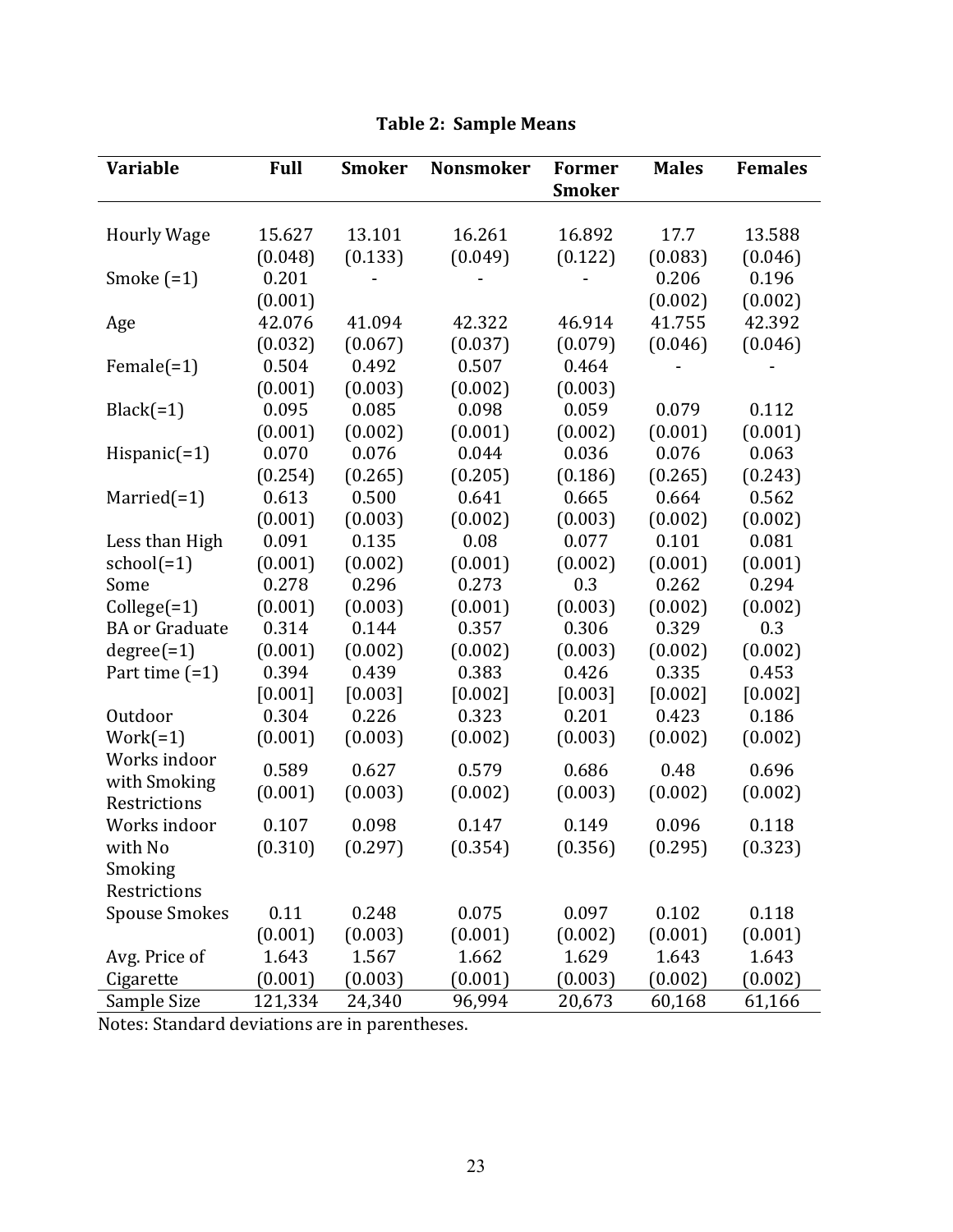|                       | <b>Full Sample</b> | Male        | Female      |
|-----------------------|--------------------|-------------|-------------|
| Total Wage gap        | $0.175***$         | $0.188***$  | $0.171***$  |
|                       | $[0.007]$          | [0.011]     | [0.010]     |
| Wage gap              | $0.236***$         | $0.242***$  | $0.220***$  |
| Selectivity corrected | [0.014]            | [0.019]     | [0.019]     |
| Differences in        | $0.144***$         | $0.150***$  | $0.150***$  |
| endowments            | [0.003]            | [0.004]     | [0.004]     |
| Differences in        | $0.092***$         | $0.092***$  | $0.070***$  |
| Coefficients          | [0.013]            | [0.018]     | [0.019]     |
| Selection             | $-0.061***$        | $-0.054***$ | $-0.049***$ |
|                       | [0.013]            | [0.017]     | $[0.018]$   |
| Differences in        |                    |             |             |
| endowments            | $0.144***$         | $0.150***$  | $0.150***$  |
| Occupation            | $0.044***$         | $0.043***$  | $0.049***$  |
|                       | [0.001]            | [0.002]     | [0.002]     |
| Industry              | $0.005***$         | 0.002       | $0.008***$  |
|                       | [0.001]            | $[0.001]$   | [0.001]     |
| Work Characteristics  | $0.004***$         | $0.005***$  | $0.003***$  |
|                       | [0.001]            | [0.001]     | [0.001]     |
| Education             | $0.077***$         | $0.075***$  | $0.076***$  |
|                       | $[0.002]$          | [0.002]     | [0.002]     |
| Demographics          | $-0.001$           | $0.009***$  | $-0.002*$   |
|                       | [0.001]            | $[0.002]$   | [0.001]     |
| <b>State FE</b>       | $0.011***$         | $0.010***$  | $0.011***$  |
|                       | $[0.001]$          | [0.001]     | [0.001]     |
| Time FE               | $0.006***$         | $0.006***$  | $0.006***$  |
|                       | $[0.000]$          | $[0.001]$   | $[0.001]$   |
| Differences in        |                    |             |             |
| Coefficients          | $0.092***$         | $0.092***$  | $0.070***$  |
| Occupation            | $-0.050***$        | $-0.042***$ | $-0.061***$ |
|                       | [0.011]            | [0.015]     | [0.015]     |
| Industry              | $-0.053*$          | $-0.044$    | $-0.037$    |
|                       | [0.028]            | [0.033]     | [0.057]     |
| Work Characteristics  | $-0.010**$         | $-0.022***$ | 0.000       |
|                       | [0.004]            | [0.006]     | [0.006]     |
| Education             | $0.007*$           | 0.003       | $0.010*$    |
|                       | [0.004]            | [0.006]     | [0.006]     |
| Demographics          | 0.06               | 0.108       | $-0.002$    |
|                       | $[0.047]$          | $[0.068]$   | $[0.063]$   |
| <b>State FE</b>       | $-0.022$           | $-0.011$    | $-0.03$     |
|                       | [0.026]            | [0.038]     | [0.036]     |
| Time FE               | $-0.019$           | $-0.027$    | $-0.02$     |
|                       | [0.012]            | [0.018]     | $[0.016]$   |
| Constant              | $0.178***$         | 0.127       | $0.210**$   |
|                       | [0.066]            | [0.094]     | [0.098]     |
| Sample Size           | 121,334            | 60,168      | 61,166      |

# **Table 3: Wage Decomposition**

Notes: Standard errors are in brackets,  $***$  p<0.01,  $**$  p<0.05,  $*$  p<0.1. **Table 4: Wage Decomposition by Smoking Intensity**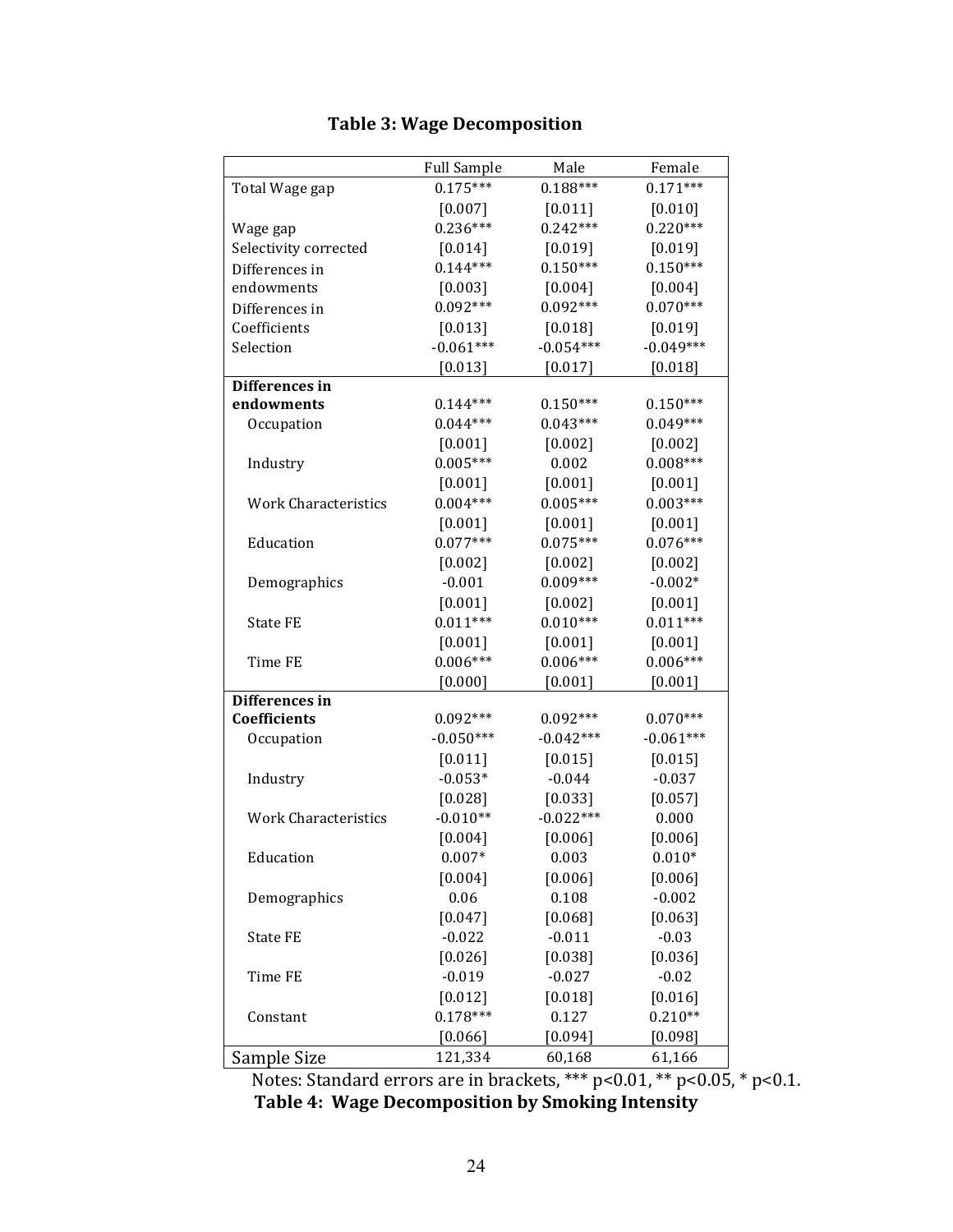|                                    | Smokes>=30  | Smokes $>=150$ | Smokes>=300 | Smokes>=600 |
|------------------------------------|-------------|----------------|-------------|-------------|
| Total Wage gap                     | $0.182***$  | $0.190***$     | $0.188***$  | $0.183***$  |
|                                    | [0.007]     | $[0.007]$      | $[0.007]$   | [0.008]     |
| Wage gap                           | $0.240***$  | $0.243***$     | $0.244***$  | $0.252***$  |
| Selectivity corrected              | $[0.014]$   | $[0.015]$      | [0.015]     | $[0.020]$   |
| Differences in endowments          | $0.148***$  | $0.152***$     | $0.151***$  | $0.145***$  |
|                                    | $[0.003]$   | [0.003]        | [0.003]     | $[0.004]$   |
| Differences in Coefficients        | $0.093***$  | $0.091***$     | $0.094***$  | $0.107***$  |
|                                    | $[0.014]$   | $[0.014]$      | [0.015]     | [0.019]     |
| Selection                          | $-0.059***$ | $-0.053***$    | $-0.057***$ | $-0.069***$ |
|                                    | $[0.013]$   | $[0.013]$      | $[0.014]$   | [0.018]     |
| Differences in endowments          | $0.148***$  | $0.152***$     | $0.151***$  | $0.145***$  |
| Occupation                         | $0.045***$  | $0.048***$     | $0.049***$  | $0.053***$  |
|                                    | $[0.001]$   | $[0.001]$      | $[0.002]$   | [0.002]     |
| Industry                           | $0.005***$  | $0.005***$     | $0.004***$  | 0.001       |
|                                    | [0.001]     | $[0.001]$      | $[0.001]$   | [0.001]     |
| <b>Work Characteristics</b>        | $0.004***$  | $0.004***$     | $0.004***$  | $0.005***$  |
|                                    | [0.001]     | [0.001]        | [0.001]     | [0.001]     |
| Education                          | $0.079***$  | $0.084***$     | $0.086***$  | $0.095***$  |
|                                    | $[0.002]$   | $[0.002]$      | $[0.002]$   | [0.002]     |
| Demographics                       | $-0.003**$  | $-0.008***$    | $-0.013***$ | $-0.033***$ |
|                                    | [0.001]     | $[0.001]$      | [0.001]     | [0.002]     |
| <b>State FE</b>                    | $0.012***$  | $0.013***$     | $0.014***$  | $0.016***$  |
|                                    | $[0.001]$   | [0.001]        | [0.001]     | [0.001]     |
| Time FE                            | $0.006***$  | $0.006***$     | $0.007***$  | $0.009***$  |
|                                    | $[0.001]$   | $[0.001]$      | $[0.001]$   | $[0.001]$   |
| <b>Differences in Coefficients</b> | $0.093***$  | $0.091***$     | $0.094***$  | $0.107***$  |
| Occupation                         | $-0.052***$ | $-0.068***$    | $-0.073***$ | $-0.078***$ |
|                                    | [0.011]     | $[0.012]$      | [0.012]     | [0.015]     |
| Industry                           | $-0.039$    | $-0.043$       | $-0.054*$   | $-0.047$    |
|                                    | [0.029]     | $[0.030]$      | [0.031]     | [0.035]     |
| <b>Work Characteristics</b>        | $-0.010**$  | $-0.012***$    | $-0.012**$  | $-0.012*$   |
|                                    | [0.004]     | [0.005]        | [0.005]     | [0.006]     |
| Education                          | 0.006       | 0.005          | 0.006       | 0.005       |
|                                    | [0.004]     | [0.004]        | [0.004]     | [0.005]     |
| Demographics                       | 0.054       | 0.042          | 0.073       | 0.071       |
|                                    | [0.048]     | [0.051]        | [0.053]     | [0.068]     |
| State FE                           | $-0.025$    | $-0.018$       | $-0.02$     | $-0.016$    |
|                                    | [0.027]     | [0.027]        | [0.028]     | [0.032]     |
| Time FE                            | $-0.019$    | $-0.022*$      | $-0.025*$   | $-0.016$    |
|                                    | [0.012]     | [0.013]        | [0.013]     | [0.015]     |
| Constant                           | $0.176***$  | $0.208***$     | $0.200***$  | $0.201**$   |
|                                    | [0.068]     | [0.071]        | $[0.074]$   | [0.092]     |
| Sample Size                        | 120,173     | 117,627        | 115,596     | 109,116     |

Notes: Standard errors in parentheses,  $***$  p<0.01,  $**$  p<0.05,  $*$  p<0.1.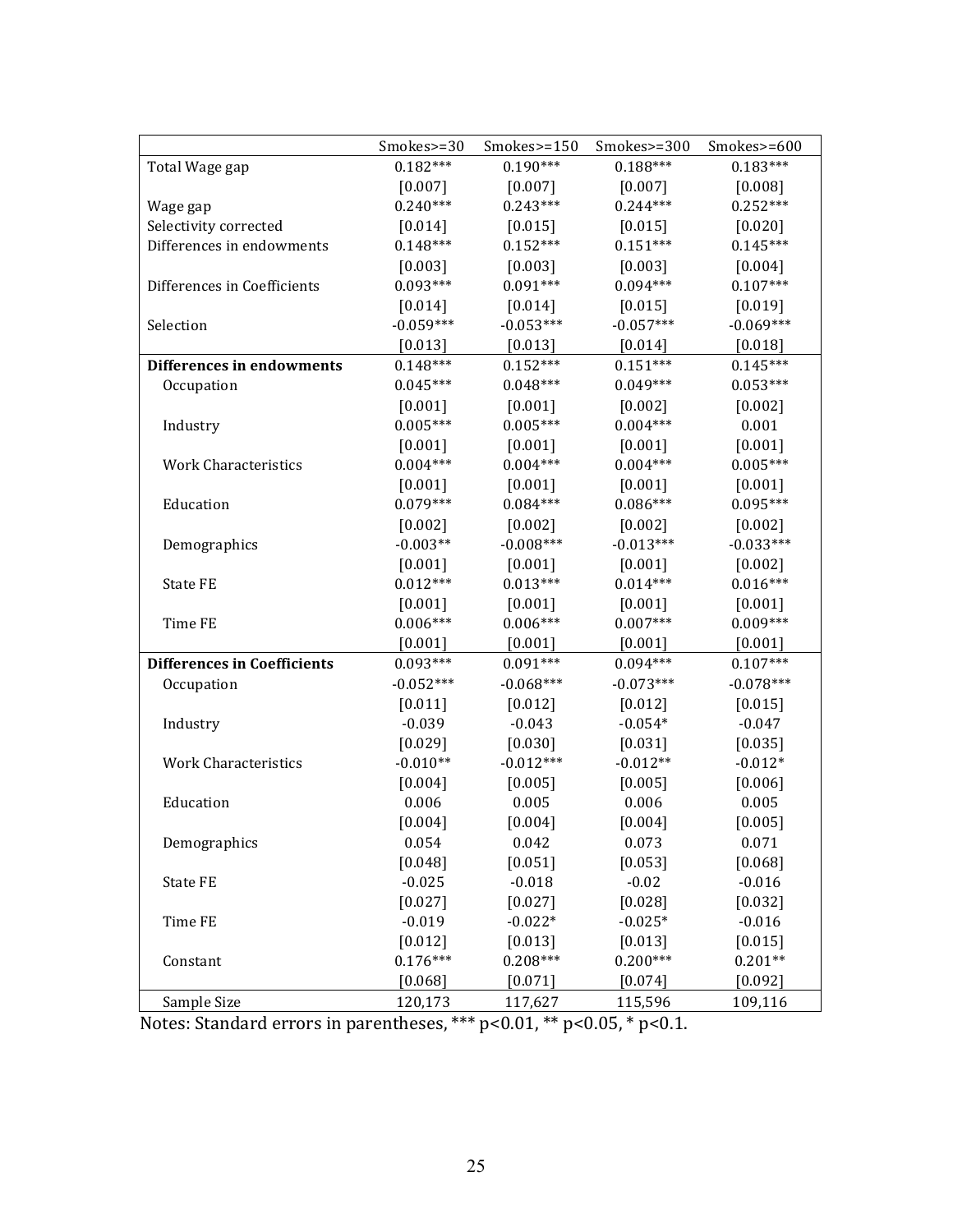# **Appendix A: Supplemental Tables**

| Sample<br>$0.081***$<br>$0.102***$<br>$0.063***$<br>Age<br>[0.011]<br>[0.015]<br>[0.015]<br>(0.020)<br>(0.025)<br>(0.015)<br>$-0.001***$<br>$-0.001***$<br>$-0.001***$<br>Age Squared<br>[0.000]<br>[0.000]<br>[0.000]<br>$(-0.000)$<br>$(-0.000)$<br>$(-0.000)$<br>$-0.216***$<br>Female<br>[0.009]<br>$(-0.052)$<br>$-0.248***$<br>Black<br>$-0.178***$<br>$-0.313***$<br>[0.016]<br>[0.024]<br>[0.023]<br>$(-0.043)$<br>$(-0.060)$<br>$(-0.074)$<br>$-0.416***$<br>$-0.305***$<br>$-0.573***$<br>Hispanic<br>[0.022]<br>[0.029]<br>[0.034]<br>$(-0.100)$<br>$(-0.074)$<br>$(-0.136)$<br>$-0.662***$<br>$-0.624***$<br>$-0.723***$<br>Married<br>[0.010]<br>[0.014]<br>[0.015]<br>$(-0.159)$<br>$(-0.151)$<br>$(-0.171)$<br>$0.203***$<br>$0.204***$<br>$0.185***$<br>Less than High School<br>[0.016]<br>[0.022]<br>[0.023]<br>(0.049)<br>(0.049)<br>(0.044)<br>$-0.178***$<br>$-0.177***$<br>$-0.187***$<br>Some College<br>[0.011]<br>[0.016]<br>[0.015]<br>$(-0.043)$<br>$(-0.043)$<br>$(-0.044)$<br>$-0.677***$<br>$-0.702***$<br>$-0.658***$<br>BA or Grad degree<br>[0.012]<br>[0.017]<br>[0.018]<br>$(-0.163)$<br>$(-0.170)$<br>$(-0.156)$<br>Part-time Worker<br>$-0.004$<br>0.013<br>$-0.028$<br>[0.027]<br>[0.041]<br>[0.036]<br>$(-0.001)$<br>(0.003)<br>$(-0.007)$<br>$-0.470***$<br>$-0.398***$<br>$-0.645***$<br>Outdoor job<br>[0.021]<br>[0.028]<br>[0.036]<br>$(-0.096)$<br>$(-0.153)$<br>$(-0.113)$<br>$-0.095***$<br>$-0.070***$<br>$-0.133***$<br><b>Smoking Restriction - Indoor</b><br>[0.019]<br>[0.027]<br>[0.028]<br>$(-0.023)$<br>$(-0.017)$<br>$(-0.032)$<br>$0.148***$<br>$0.136***$<br>$0.198***$<br>Part-time Worker * Outdoor Job<br>[0.031]<br>[0.049]<br>[0.043]<br>(0.036)<br>(0.033)<br>(0.047)<br>$0.072***$<br>$0.098***$<br>Part-time Worker * Smoking<br>0.051<br>Restriction Indoor<br>[0.027]<br>[0.042]<br>[0.037]<br>(0.017)<br>(0.012)<br>(0.023)<br>$1.024***$<br><b>Spouses Smokes</b><br>1.048***<br>1.096***<br>[0.013]<br>[0.019]<br>[0.019] | <b>Variables</b> | <b>Full</b> | <b>Males</b> | <b>Females</b> |
|--------------------------------------------------------------------------------------------------------------------------------------------------------------------------------------------------------------------------------------------------------------------------------------------------------------------------------------------------------------------------------------------------------------------------------------------------------------------------------------------------------------------------------------------------------------------------------------------------------------------------------------------------------------------------------------------------------------------------------------------------------------------------------------------------------------------------------------------------------------------------------------------------------------------------------------------------------------------------------------------------------------------------------------------------------------------------------------------------------------------------------------------------------------------------------------------------------------------------------------------------------------------------------------------------------------------------------------------------------------------------------------------------------------------------------------------------------------------------------------------------------------------------------------------------------------------------------------------------------------------------------------------------------------------------------------------------------------------------------------------------------------------------------------------------------------------------------------------------------------------------------------------------------------------------------------------------------------------------------------------------|------------------|-------------|--------------|----------------|
|                                                                                                                                                                                                                                                                                                                                                                                                                                                                                                                                                                                                                                                                                                                                                                                                                                                                                                                                                                                                                                                                                                                                                                                                                                                                                                                                                                                                                                                                                                                                                                                                                                                                                                                                                                                                                                                                                                                                                                                                  |                  |             |              |                |
|                                                                                                                                                                                                                                                                                                                                                                                                                                                                                                                                                                                                                                                                                                                                                                                                                                                                                                                                                                                                                                                                                                                                                                                                                                                                                                                                                                                                                                                                                                                                                                                                                                                                                                                                                                                                                                                                                                                                                                                                  |                  |             |              |                |
|                                                                                                                                                                                                                                                                                                                                                                                                                                                                                                                                                                                                                                                                                                                                                                                                                                                                                                                                                                                                                                                                                                                                                                                                                                                                                                                                                                                                                                                                                                                                                                                                                                                                                                                                                                                                                                                                                                                                                                                                  |                  |             |              |                |
|                                                                                                                                                                                                                                                                                                                                                                                                                                                                                                                                                                                                                                                                                                                                                                                                                                                                                                                                                                                                                                                                                                                                                                                                                                                                                                                                                                                                                                                                                                                                                                                                                                                                                                                                                                                                                                                                                                                                                                                                  |                  |             |              |                |
|                                                                                                                                                                                                                                                                                                                                                                                                                                                                                                                                                                                                                                                                                                                                                                                                                                                                                                                                                                                                                                                                                                                                                                                                                                                                                                                                                                                                                                                                                                                                                                                                                                                                                                                                                                                                                                                                                                                                                                                                  |                  |             |              |                |
|                                                                                                                                                                                                                                                                                                                                                                                                                                                                                                                                                                                                                                                                                                                                                                                                                                                                                                                                                                                                                                                                                                                                                                                                                                                                                                                                                                                                                                                                                                                                                                                                                                                                                                                                                                                                                                                                                                                                                                                                  |                  |             |              |                |
|                                                                                                                                                                                                                                                                                                                                                                                                                                                                                                                                                                                                                                                                                                                                                                                                                                                                                                                                                                                                                                                                                                                                                                                                                                                                                                                                                                                                                                                                                                                                                                                                                                                                                                                                                                                                                                                                                                                                                                                                  |                  |             |              |                |
|                                                                                                                                                                                                                                                                                                                                                                                                                                                                                                                                                                                                                                                                                                                                                                                                                                                                                                                                                                                                                                                                                                                                                                                                                                                                                                                                                                                                                                                                                                                                                                                                                                                                                                                                                                                                                                                                                                                                                                                                  |                  |             |              |                |
|                                                                                                                                                                                                                                                                                                                                                                                                                                                                                                                                                                                                                                                                                                                                                                                                                                                                                                                                                                                                                                                                                                                                                                                                                                                                                                                                                                                                                                                                                                                                                                                                                                                                                                                                                                                                                                                                                                                                                                                                  |                  |             |              |                |
|                                                                                                                                                                                                                                                                                                                                                                                                                                                                                                                                                                                                                                                                                                                                                                                                                                                                                                                                                                                                                                                                                                                                                                                                                                                                                                                                                                                                                                                                                                                                                                                                                                                                                                                                                                                                                                                                                                                                                                                                  |                  |             |              |                |
|                                                                                                                                                                                                                                                                                                                                                                                                                                                                                                                                                                                                                                                                                                                                                                                                                                                                                                                                                                                                                                                                                                                                                                                                                                                                                                                                                                                                                                                                                                                                                                                                                                                                                                                                                                                                                                                                                                                                                                                                  |                  |             |              |                |
|                                                                                                                                                                                                                                                                                                                                                                                                                                                                                                                                                                                                                                                                                                                                                                                                                                                                                                                                                                                                                                                                                                                                                                                                                                                                                                                                                                                                                                                                                                                                                                                                                                                                                                                                                                                                                                                                                                                                                                                                  |                  |             |              |                |
|                                                                                                                                                                                                                                                                                                                                                                                                                                                                                                                                                                                                                                                                                                                                                                                                                                                                                                                                                                                                                                                                                                                                                                                                                                                                                                                                                                                                                                                                                                                                                                                                                                                                                                                                                                                                                                                                                                                                                                                                  |                  |             |              |                |
|                                                                                                                                                                                                                                                                                                                                                                                                                                                                                                                                                                                                                                                                                                                                                                                                                                                                                                                                                                                                                                                                                                                                                                                                                                                                                                                                                                                                                                                                                                                                                                                                                                                                                                                                                                                                                                                                                                                                                                                                  |                  |             |              |                |
|                                                                                                                                                                                                                                                                                                                                                                                                                                                                                                                                                                                                                                                                                                                                                                                                                                                                                                                                                                                                                                                                                                                                                                                                                                                                                                                                                                                                                                                                                                                                                                                                                                                                                                                                                                                                                                                                                                                                                                                                  |                  |             |              |                |
|                                                                                                                                                                                                                                                                                                                                                                                                                                                                                                                                                                                                                                                                                                                                                                                                                                                                                                                                                                                                                                                                                                                                                                                                                                                                                                                                                                                                                                                                                                                                                                                                                                                                                                                                                                                                                                                                                                                                                                                                  |                  |             |              |                |
|                                                                                                                                                                                                                                                                                                                                                                                                                                                                                                                                                                                                                                                                                                                                                                                                                                                                                                                                                                                                                                                                                                                                                                                                                                                                                                                                                                                                                                                                                                                                                                                                                                                                                                                                                                                                                                                                                                                                                                                                  |                  |             |              |                |
|                                                                                                                                                                                                                                                                                                                                                                                                                                                                                                                                                                                                                                                                                                                                                                                                                                                                                                                                                                                                                                                                                                                                                                                                                                                                                                                                                                                                                                                                                                                                                                                                                                                                                                                                                                                                                                                                                                                                                                                                  |                  |             |              |                |
|                                                                                                                                                                                                                                                                                                                                                                                                                                                                                                                                                                                                                                                                                                                                                                                                                                                                                                                                                                                                                                                                                                                                                                                                                                                                                                                                                                                                                                                                                                                                                                                                                                                                                                                                                                                                                                                                                                                                                                                                  |                  |             |              |                |
|                                                                                                                                                                                                                                                                                                                                                                                                                                                                                                                                                                                                                                                                                                                                                                                                                                                                                                                                                                                                                                                                                                                                                                                                                                                                                                                                                                                                                                                                                                                                                                                                                                                                                                                                                                                                                                                                                                                                                                                                  |                  |             |              |                |
|                                                                                                                                                                                                                                                                                                                                                                                                                                                                                                                                                                                                                                                                                                                                                                                                                                                                                                                                                                                                                                                                                                                                                                                                                                                                                                                                                                                                                                                                                                                                                                                                                                                                                                                                                                                                                                                                                                                                                                                                  |                  |             |              |                |
|                                                                                                                                                                                                                                                                                                                                                                                                                                                                                                                                                                                                                                                                                                                                                                                                                                                                                                                                                                                                                                                                                                                                                                                                                                                                                                                                                                                                                                                                                                                                                                                                                                                                                                                                                                                                                                                                                                                                                                                                  |                  |             |              |                |
|                                                                                                                                                                                                                                                                                                                                                                                                                                                                                                                                                                                                                                                                                                                                                                                                                                                                                                                                                                                                                                                                                                                                                                                                                                                                                                                                                                                                                                                                                                                                                                                                                                                                                                                                                                                                                                                                                                                                                                                                  |                  |             |              |                |
|                                                                                                                                                                                                                                                                                                                                                                                                                                                                                                                                                                                                                                                                                                                                                                                                                                                                                                                                                                                                                                                                                                                                                                                                                                                                                                                                                                                                                                                                                                                                                                                                                                                                                                                                                                                                                                                                                                                                                                                                  |                  |             |              |                |
|                                                                                                                                                                                                                                                                                                                                                                                                                                                                                                                                                                                                                                                                                                                                                                                                                                                                                                                                                                                                                                                                                                                                                                                                                                                                                                                                                                                                                                                                                                                                                                                                                                                                                                                                                                                                                                                                                                                                                                                                  |                  |             |              |                |
|                                                                                                                                                                                                                                                                                                                                                                                                                                                                                                                                                                                                                                                                                                                                                                                                                                                                                                                                                                                                                                                                                                                                                                                                                                                                                                                                                                                                                                                                                                                                                                                                                                                                                                                                                                                                                                                                                                                                                                                                  |                  |             |              |                |
|                                                                                                                                                                                                                                                                                                                                                                                                                                                                                                                                                                                                                                                                                                                                                                                                                                                                                                                                                                                                                                                                                                                                                                                                                                                                                                                                                                                                                                                                                                                                                                                                                                                                                                                                                                                                                                                                                                                                                                                                  |                  |             |              |                |
|                                                                                                                                                                                                                                                                                                                                                                                                                                                                                                                                                                                                                                                                                                                                                                                                                                                                                                                                                                                                                                                                                                                                                                                                                                                                                                                                                                                                                                                                                                                                                                                                                                                                                                                                                                                                                                                                                                                                                                                                  |                  |             |              |                |
|                                                                                                                                                                                                                                                                                                                                                                                                                                                                                                                                                                                                                                                                                                                                                                                                                                                                                                                                                                                                                                                                                                                                                                                                                                                                                                                                                                                                                                                                                                                                                                                                                                                                                                                                                                                                                                                                                                                                                                                                  |                  |             |              |                |
|                                                                                                                                                                                                                                                                                                                                                                                                                                                                                                                                                                                                                                                                                                                                                                                                                                                                                                                                                                                                                                                                                                                                                                                                                                                                                                                                                                                                                                                                                                                                                                                                                                                                                                                                                                                                                                                                                                                                                                                                  |                  |             |              |                |
|                                                                                                                                                                                                                                                                                                                                                                                                                                                                                                                                                                                                                                                                                                                                                                                                                                                                                                                                                                                                                                                                                                                                                                                                                                                                                                                                                                                                                                                                                                                                                                                                                                                                                                                                                                                                                                                                                                                                                                                                  |                  |             |              |                |
|                                                                                                                                                                                                                                                                                                                                                                                                                                                                                                                                                                                                                                                                                                                                                                                                                                                                                                                                                                                                                                                                                                                                                                                                                                                                                                                                                                                                                                                                                                                                                                                                                                                                                                                                                                                                                                                                                                                                                                                                  |                  |             |              |                |
|                                                                                                                                                                                                                                                                                                                                                                                                                                                                                                                                                                                                                                                                                                                                                                                                                                                                                                                                                                                                                                                                                                                                                                                                                                                                                                                                                                                                                                                                                                                                                                                                                                                                                                                                                                                                                                                                                                                                                                                                  |                  |             |              |                |
|                                                                                                                                                                                                                                                                                                                                                                                                                                                                                                                                                                                                                                                                                                                                                                                                                                                                                                                                                                                                                                                                                                                                                                                                                                                                                                                                                                                                                                                                                                                                                                                                                                                                                                                                                                                                                                                                                                                                                                                                  |                  |             |              |                |
|                                                                                                                                                                                                                                                                                                                                                                                                                                                                                                                                                                                                                                                                                                                                                                                                                                                                                                                                                                                                                                                                                                                                                                                                                                                                                                                                                                                                                                                                                                                                                                                                                                                                                                                                                                                                                                                                                                                                                                                                  |                  |             |              |                |
|                                                                                                                                                                                                                                                                                                                                                                                                                                                                                                                                                                                                                                                                                                                                                                                                                                                                                                                                                                                                                                                                                                                                                                                                                                                                                                                                                                                                                                                                                                                                                                                                                                                                                                                                                                                                                                                                                                                                                                                                  |                  |             |              |                |
|                                                                                                                                                                                                                                                                                                                                                                                                                                                                                                                                                                                                                                                                                                                                                                                                                                                                                                                                                                                                                                                                                                                                                                                                                                                                                                                                                                                                                                                                                                                                                                                                                                                                                                                                                                                                                                                                                                                                                                                                  |                  |             |              |                |
|                                                                                                                                                                                                                                                                                                                                                                                                                                                                                                                                                                                                                                                                                                                                                                                                                                                                                                                                                                                                                                                                                                                                                                                                                                                                                                                                                                                                                                                                                                                                                                                                                                                                                                                                                                                                                                                                                                                                                                                                  |                  |             |              |                |
|                                                                                                                                                                                                                                                                                                                                                                                                                                                                                                                                                                                                                                                                                                                                                                                                                                                                                                                                                                                                                                                                                                                                                                                                                                                                                                                                                                                                                                                                                                                                                                                                                                                                                                                                                                                                                                                                                                                                                                                                  |                  |             |              |                |
|                                                                                                                                                                                                                                                                                                                                                                                                                                                                                                                                                                                                                                                                                                                                                                                                                                                                                                                                                                                                                                                                                                                                                                                                                                                                                                                                                                                                                                                                                                                                                                                                                                                                                                                                                                                                                                                                                                                                                                                                  |                  |             |              |                |
|                                                                                                                                                                                                                                                                                                                                                                                                                                                                                                                                                                                                                                                                                                                                                                                                                                                                                                                                                                                                                                                                                                                                                                                                                                                                                                                                                                                                                                                                                                                                                                                                                                                                                                                                                                                                                                                                                                                                                                                                  |                  |             |              |                |
|                                                                                                                                                                                                                                                                                                                                                                                                                                                                                                                                                                                                                                                                                                                                                                                                                                                                                                                                                                                                                                                                                                                                                                                                                                                                                                                                                                                                                                                                                                                                                                                                                                                                                                                                                                                                                                                                                                                                                                                                  |                  |             |              |                |
|                                                                                                                                                                                                                                                                                                                                                                                                                                                                                                                                                                                                                                                                                                                                                                                                                                                                                                                                                                                                                                                                                                                                                                                                                                                                                                                                                                                                                                                                                                                                                                                                                                                                                                                                                                                                                                                                                                                                                                                                  |                  |             |              |                |
|                                                                                                                                                                                                                                                                                                                                                                                                                                                                                                                                                                                                                                                                                                                                                                                                                                                                                                                                                                                                                                                                                                                                                                                                                                                                                                                                                                                                                                                                                                                                                                                                                                                                                                                                                                                                                                                                                                                                                                                                  |                  |             |              |                |
|                                                                                                                                                                                                                                                                                                                                                                                                                                                                                                                                                                                                                                                                                                                                                                                                                                                                                                                                                                                                                                                                                                                                                                                                                                                                                                                                                                                                                                                                                                                                                                                                                                                                                                                                                                                                                                                                                                                                                                                                  |                  |             |              |                |
|                                                                                                                                                                                                                                                                                                                                                                                                                                                                                                                                                                                                                                                                                                                                                                                                                                                                                                                                                                                                                                                                                                                                                                                                                                                                                                                                                                                                                                                                                                                                                                                                                                                                                                                                                                                                                                                                                                                                                                                                  |                  |             |              |                |
|                                                                                                                                                                                                                                                                                                                                                                                                                                                                                                                                                                                                                                                                                                                                                                                                                                                                                                                                                                                                                                                                                                                                                                                                                                                                                                                                                                                                                                                                                                                                                                                                                                                                                                                                                                                                                                                                                                                                                                                                  |                  |             |              |                |
|                                                                                                                                                                                                                                                                                                                                                                                                                                                                                                                                                                                                                                                                                                                                                                                                                                                                                                                                                                                                                                                                                                                                                                                                                                                                                                                                                                                                                                                                                                                                                                                                                                                                                                                                                                                                                                                                                                                                                                                                  |                  | (0.252)     | (0.265)      | (0.242)        |

# **Table A1: Probability of Smoking**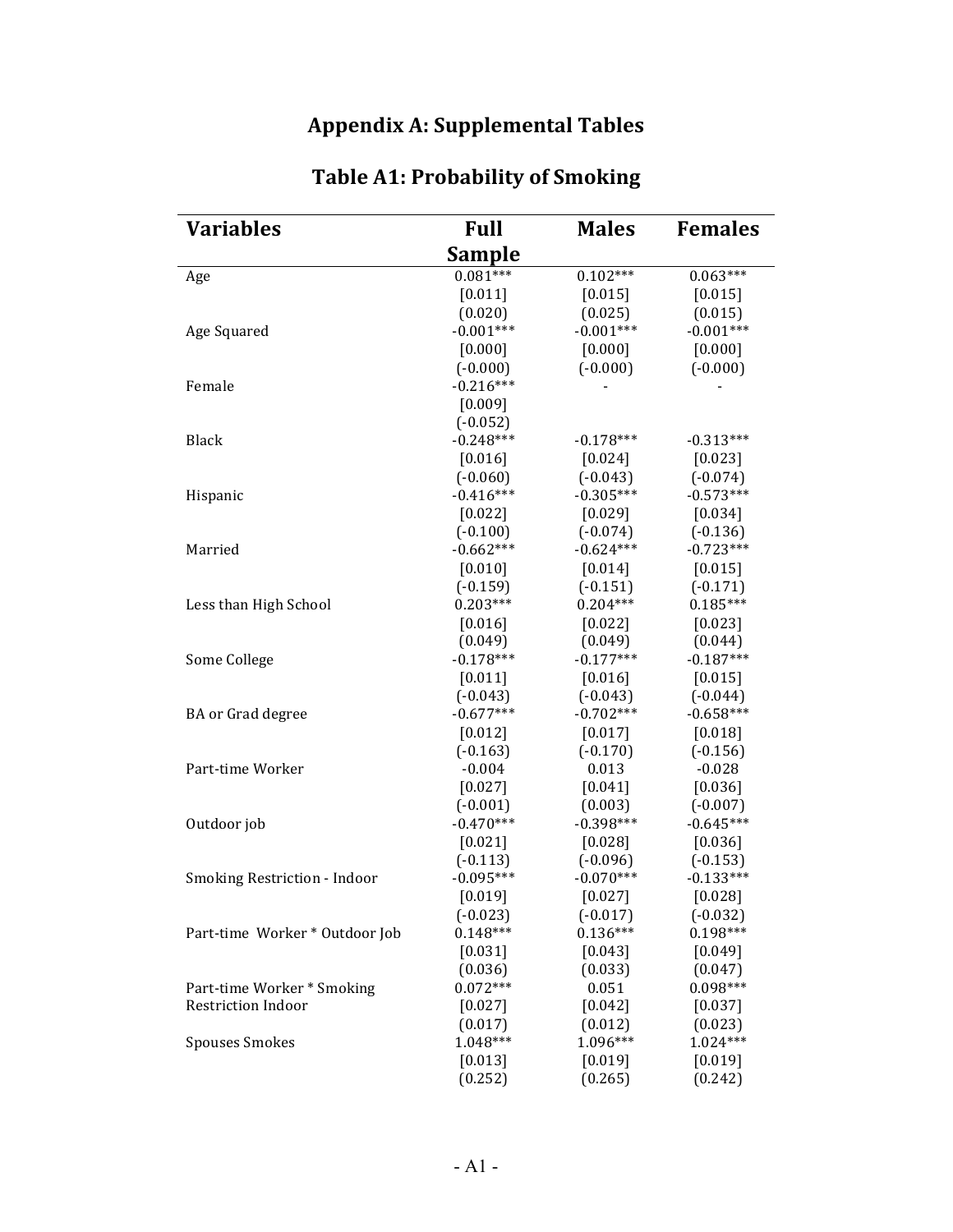| Avg Price of Cigarette | $0.263*$    | $0.540***$  | 0.024       |
|------------------------|-------------|-------------|-------------|
| (real terms by State)  | [0.141]     | [0.197]     | [0.201]     |
|                        | (0.063)     | (0.131)     | (0.006)     |
| Price * Age            | $-0.019***$ | $-0.028***$ | $-0.011$    |
|                        | [0.006]     | [0.009]     | [0.009]     |
|                        | (-0.004)    | $(-0.007)$  | $(-0.003)$  |
| Price * Age Squared    | $0.000***$  | $0.000***$  | 0.000       |
|                        | [0.000]     | [0.000]     | [0.000]     |
|                        | (0.000)     | (0.000)     | (0.000)     |
| Constant               | $-1.401***$ | $-2.111***$ | $-0.946***$ |
|                        | [0.238]     | [0.339]     | [0.336]     |
| Sample Size            | 121,334     | 60,168      | 61,166      |
| Log Likelihood         | $-52238$    | $-26079$    | $-25914$    |

Notes: Standard errors are in brackets, marginal effect are in parentheses, \*\*\*  $p<0.01$ , \*\*  $p<0.05$ , \*  $p<0.1$ . Indicators for year and state were also included in the model.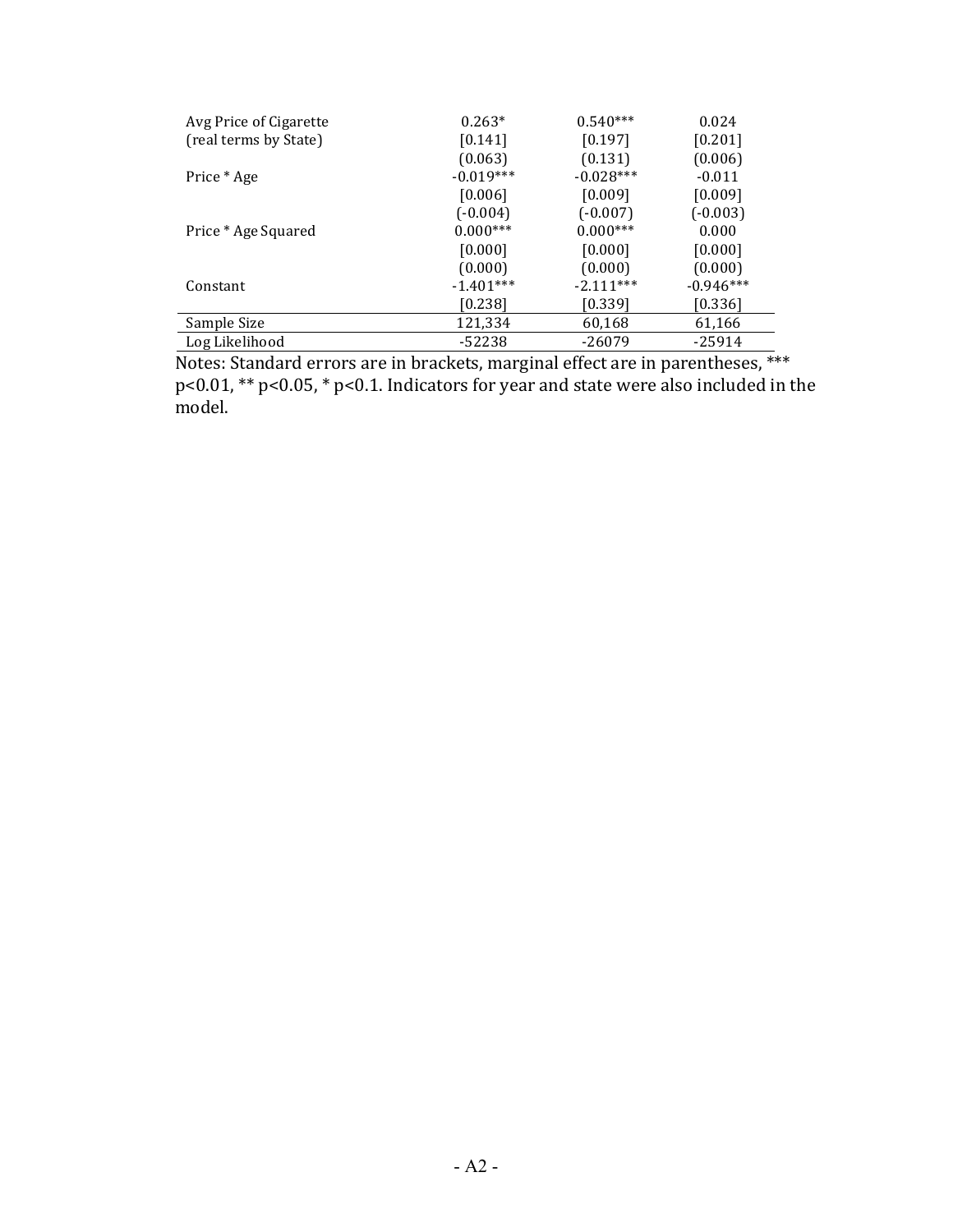| <b>Variables</b>                        | Smokes>=30  | $Smokes=150$ | Smokes>=300 | Smokes>=600 |
|-----------------------------------------|-------------|--------------|-------------|-------------|
| Age                                     | $0.085***$  | $0.086***$   | $0.085***$  | $0.096***$  |
|                                         | [0.011]     | $[0.011]$    | [0.012]     | [0.014]     |
|                                         | (0.020)     | (0.019)      | (0.017)     | (0.015)     |
| Age Squared                             | $-0.001***$ | $-0.001***$  | $-0.001***$ | $-0.001***$ |
|                                         | [0.000]     | [0.000]      | [0.000]     | [0.000]     |
|                                         | $(-0.000)$  | $(-0.000)$   | $(-0.000)$  | $(-0.000)$  |
| Female                                  | $-0.216***$ | $-0.229***$  | $-0.248***$ | $-0.342***$ |
|                                         | [0.010]     | [0.010]      | [0.010]     | [0.012]     |
|                                         | $(-0.050)$  | $(-0.050)$   | $(-0.051)$  | $(-0.053)$  |
| Black                                   | $-0.254***$ | $-0.314***$  | $-0.400***$ | $-0.600***$ |
|                                         | [0.017]     | [0.018]      | [0.019]     | [0.025]     |
|                                         | $(-0.059)$  | $(-0.068)$   | $(-0.082)$  | $(-0.093)$  |
| Hispanic                                | $-0.481***$ | $-0.594***$  | $-0.667***$ | $-0.817***$ |
|                                         | [0.023]     | [0.025]      | [0.027]     | [0.035]     |
|                                         | $(-0.112)$  | $(-0.129)$   | $(-0.136)$  | $(-0.127)$  |
| Married                                 | $-0.671***$ | $-0.682***$  | $-0.686***$ | $-0.688***$ |
|                                         | [0.010]     | [0.011]      | [0.011]     | [0.013]     |
|                                         | $(-0.156)$  | $(-0.148)$   | $(-0.140)$  | $(-0.107)$  |
| Less than High School                   | $0.205***$  | $0.207***$   | $0.210***$  | $0.238***$  |
|                                         | [0.016]     | [0.017]      | [0.017]     | [0.019]     |
|                                         | (0.048)     | (0.045)      | (0.043)     | (0.037)     |
| Some College                            | $-0.187***$ | $-0.200***$  | $-0.201***$ | $-0.227***$ |
|                                         | [0.011]     | [0.011]      | [0.012]     | [0.014]     |
|                                         | $(-0.044)$  | $(-0.044)$   | $(-0.041)$  | $(-0.035)$  |
| BA or Grad degree                       | $-0.710***$ | $-0.765***$  | $-0.785***$ | $-0.834***$ |
|                                         | [0.013]     | [0.014]      | [0.014]     | [0.017]     |
|                                         | $(-0.165)$  | $(-0.166)$   | $(-0.160)$  | $(-0.129)$  |
| Part-time Worker                        | $-0.011$    | $-0.004$     | $-0.006$    | $-0.035$    |
|                                         | [0.027]     | [0.028]      | [0.029]     | [0.033]     |
|                                         | $(-0.003)$  | $(-0.001)$   | $(-0.001)$  | $(-0.005)$  |
| Outdoor job                             | $-0.466***$ | $-0.455***$  | $-0.445***$ | $-0.418***$ |
|                                         | [0.021]     | [0.022]      | [0.023]     | [0.026]     |
|                                         | $(-0.109)$  | $(-0.099)$   | $(-0.091)$  | $(-0.065)$  |
| <b>Smoking Restriction - Indoor</b>     | $-0.097***$ | $-0.098***$  | $-0.110***$ | $-0.163***$ |
|                                         | [0.020]     | [0.021]      | [0.021]     | [0.024]     |
|                                         | $(-0.023)$  | $(-0.021)$   | $(-0.023)$  | $(-0.025)$  |
| Part-time Worker * Outdoor Job          | $0.152***$  | $0.141***$   | $0.135***$  | $0.140***$  |
|                                         | [0.031]     | [0.032]      | [0.033]     | [0.038]     |
|                                         | (0.035)     | (0.031)      | (0.028)     | (0.022)     |
| Part-time Worker * Smoking Rest. Indoor | $0.075***$  | $0.068**$    | $0.068**$   | $0.105***$  |
|                                         | [0.028]     | [0.029]      | [0.030]     | [0.034]     |
|                                         | (0.018)     | (0.015)      | (0.014)     | (0.016)     |
| <b>Spouses Smokes</b>                   | $1.058***$  | $1.077***$   | $1.081***$  | $1.069***$  |
|                                         | [0.014]     | [0.014]      | [0.014]     | [0.016]     |
|                                         | (0.247)     | (0.234)      | (0.220)     | (0.166)     |
| Avg Price of Cigarette                  | $0.256*$    | 0.181        | 0.071       | $-0.125$    |
| (real terms by State)                   | [0.145]     | [0.152]      | [0.157]     | [0.191]     |
|                                         | (0.060)     | (0.039)      | (0.015)     | $(-0.019)$  |
| Price * age                             | $-0.018***$ | $-0.015**$   | $-0.011$    | $-0.005$    |
|                                         | [0.006]     | [0.007]      | [0.007]     | [0.008]     |
|                                         | $(-0.004)$  | $(-0.003)$   | $(-0.002)$  | $(-0.001)$  |

# Table A2: Probability of Smoking by Intensity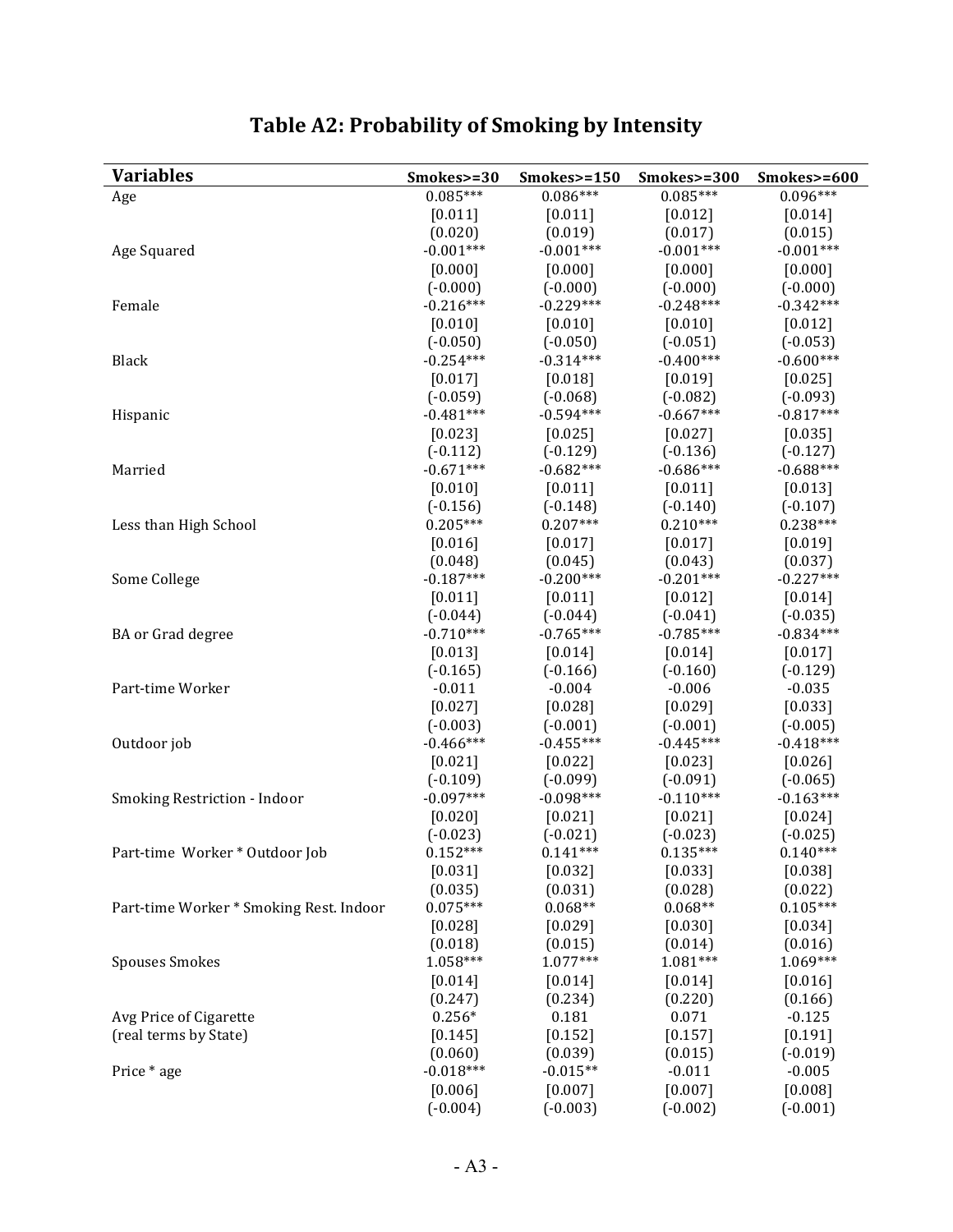| Variables          | $Smokes=30$ | $Smokes=150$ | $Smokes = 300$ | $Smokes=600$ |
|--------------------|-------------|--------------|----------------|--------------|
| Price $*$ age $^2$ | $0.000***$  | $0.000**$    | $0.000*$       | 0.000        |
|                    | [0.000]     | [0.000]      | [0.000]        | [0.000]      |
|                    | (0.000)     | (0.000)      | (0.000)        | (0.000)      |
| Constant           | $-1.507***$ | $-1.552***$  | $-1.515***$    | $-1.847***$  |
|                    | [0.244]     | [0.255]      | [0.264]        | [0.314]      |
| Sample Size        | 120,173     | 117,627      | 115,596        | 109,116      |
| Log Likelihood     | -50240      | -45934       | $-42523$       | $-30882$     |

Notes: Standard errors are in brackets, marginal effect are in parentheses, \*\*\*  $p<0.01$ , \*\*  $p<0.05$ ,  $*$   $p<0.1$ . Indicators for year and state were also included in the model.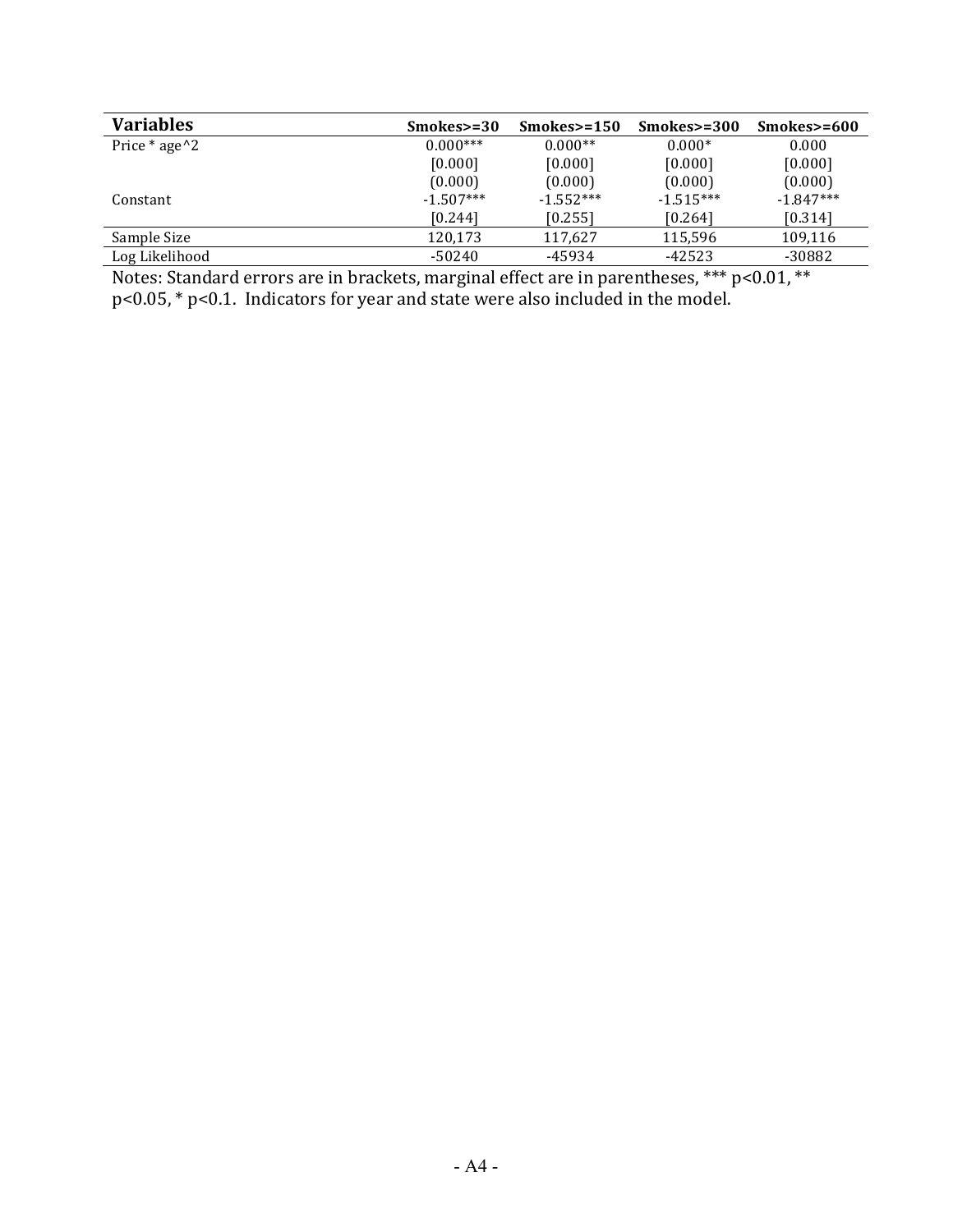|                       | <b>Full Sample</b> |               |               | <b>Males</b>  |               | <b>Females</b> |  |
|-----------------------|--------------------|---------------|---------------|---------------|---------------|----------------|--|
|                       |                    | Non-          |               | Non-          |               | Non-           |  |
|                       | <b>Smoker</b>      | <b>Smoker</b> | <b>Smoker</b> | <b>Smoker</b> | <b>Smoker</b> | <b>Smoker</b>  |  |
|                       |                    |               |               |               |               |                |  |
| Age                   | $0.042***$         | $0.043***$    | $0.048***$    | $0.051***$    | $0.035***$    | $0.034***$     |  |
|                       | $[0.002]$          | [0.001]       | [0.003]       | [0.001]       | [0.003]       | [0.001]        |  |
| Age Squared           | $-0.000***$        | $-0.000***$   | $-0.001***$   | $-0.001***$   | $-0.000***$   | $-0.000***$    |  |
|                       | [0.000]            | [0.000]       | [0.000]       | [0.000]       | [0.000]       | [0.000]        |  |
| Female                | $-0.213***$        | $-0.206***$   |               |               |               |                |  |
|                       | [0.007]            | [0.004]       |               |               |               |                |  |
| Black                 | $-0.098***$        | $-0.095***$   | $-0.149***$   | $-0.141***$   | $-0.052***$   | $-0.059***$    |  |
|                       | [0.011]            | [0.006]       | [0.017]       | [0.009]       | [0.015]       | [0.007]        |  |
| Hispanic              | $-0.103***$        | $-0.112***$   | $-0.124***$   | $-0.133***$   | $-0.066***$   | $-0.084***$    |  |
|                       | [0.015]            | [0.007]       | $[0.020]$     | [0.010]       | [0.024]       | [0.010]        |  |
| Married               | $0.043***$         | $0.054***$    | $0.097***$    | $0.104***$    | $-0.007$      | $0.012**$      |  |
|                       | [0.006]            | [0.004]       | [0.009]       | [0.006]       | [0.008]       | [0.005]        |  |
| Less than High School | $-0.135***$        | $-0.190***$   | $-0.145***$   | $-0.212***$   | $-0.118***$   | $-0.156***$    |  |
|                       | [0.009]            | [0.007]       | [0.013]       | [0.009]       | [0.013]       | [0.009]        |  |
| Some College          | $0.072***$         | $0.090***$    | $0.056***$    | $0.068***$    | $0.078***$    | $0.098***$     |  |
|                       | [0.007]            | [0.004]       | [0.011]       | [0.007]       | [0.010]       | [0.006]        |  |
| BA or Grad degree     | $0.257***$         | $0.321***$    | $0.213***$    | $0.278***$    | $0.301***$    | $0.357***$     |  |
|                       | [0.011]            | [0.005]       | [0.016]       | [0.008]       | [0.015]       | [0.007]        |  |
| Part-Time             | $-0.077***$        | $-0.087***$   | $-0.045***$   | $-0.085***$   | $-0.090***$   | $-0.078***$    |  |
|                       | [0.008]            | [0.004]       | $[0.013]$     | [0.008]       | $[0.010]$     | [0.005]        |  |
| Constant              | $1.643***$         | $1.821***$    | 1.468***      | $-0.005$      | $1.545***$    | $-0.003$       |  |
|                       | $[0.059]$          | [0.030]       | [0.083]       | [0.017]       | [0.087]       | [0.016]        |  |
| λ                     | $0.046***$         | $-0.019$      | $0.045***$    | $1.595***$    | $0.040***$    | $1.755***$     |  |
|                       | [0.010]            | [0.012]       | [0.014]       | [0.043]       | [0.014]       | [0.046]        |  |
| $R^2$                 | 0.239              | 0.368         | 0.194         | 0.339         | 0.226         | 0.352          |  |
| Sample Size           | 24,340             | 96,994        | 12,372        | 47,796        | 11,968        | 49,198         |  |

# **Table A3: Log Wage Regression**

Notes: Standard errors are in brackets, \*\*\*  $p<0.01$ , \*\*  $p<0.05$ , \*  $p<0.1$ . Indicators for occupation, industry, hours, year, and state were also included in the model.